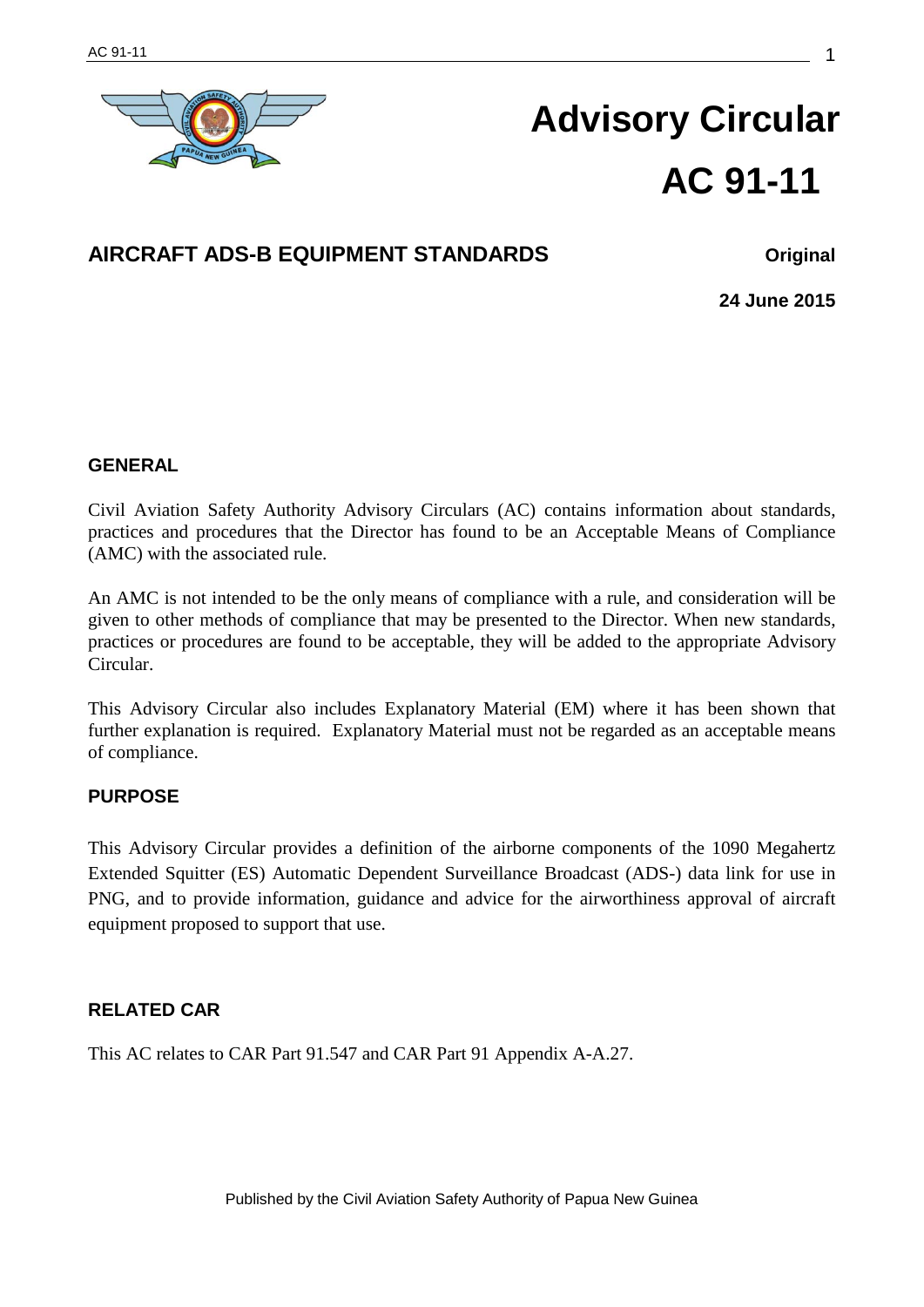# **Table of Contents**

| 1. ACRONYMS                                       | 3  |
|---------------------------------------------------|----|
| 2. BACKGROUND                                     | 5  |
| 3. APPLICABILITY                                  | 5  |
| <b>4. FUNCTIONAL REQUIREMENT</b>                  | 5  |
| 5. DESIGN, DEVELOPMENT AND APPROVAL               |    |
| <b>AIRCRAFT MODIFICATIONS</b>                     | 11 |
| 6. APPENDIX A – SELF EVALUATION CHECKLIST         | 15 |
| 7. APPENDIX B – ACCEPTABLE EQUIPMENT COMBINATIONS | 17 |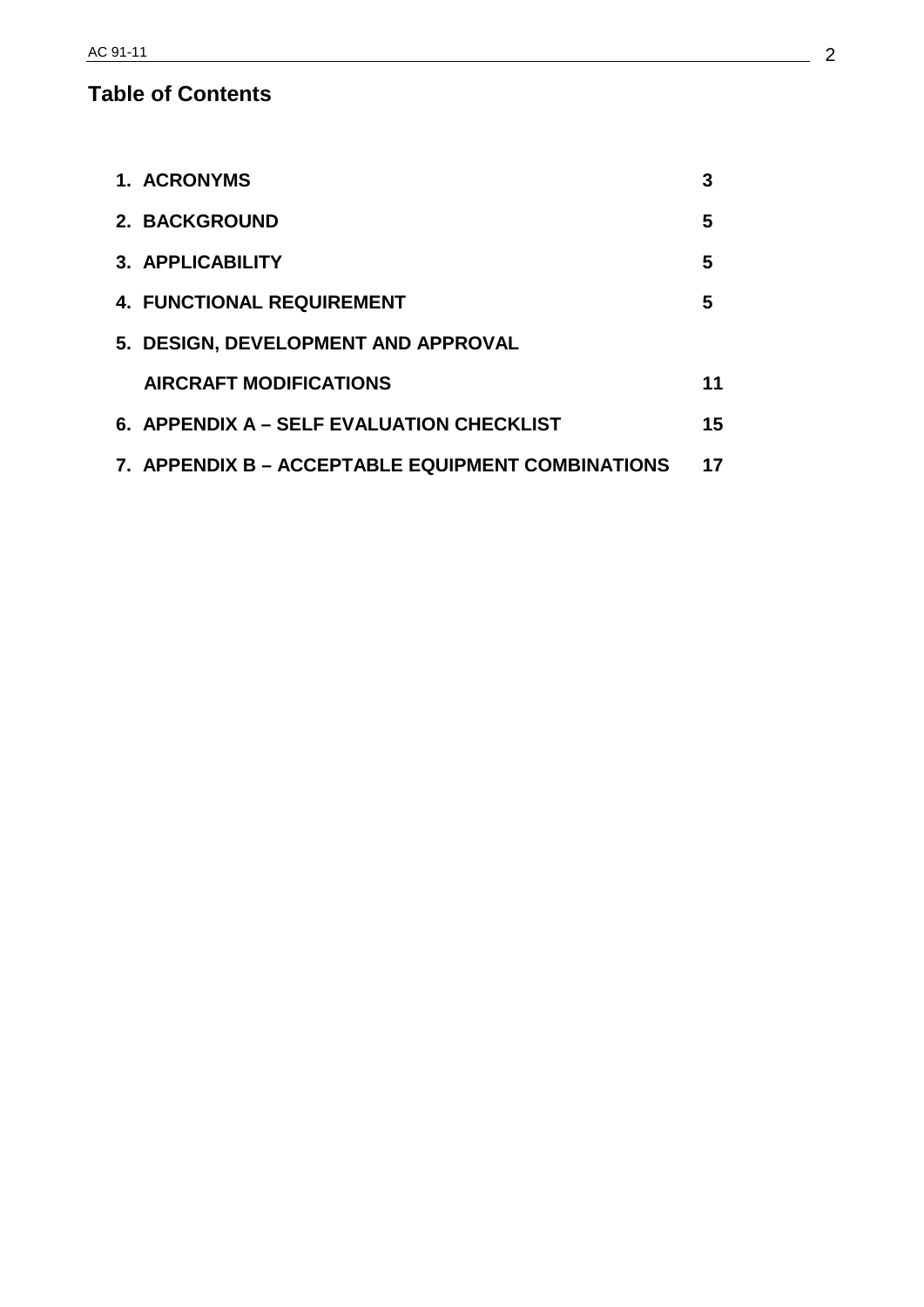# **1.0 ACRONYMS**

*Note: Please refer to this section if you are unsure of any acronyms used within this document as they may not be spelt out in the first instance in the body of the document.*

| <b>AC</b>      | <b>Advisory Circular</b>                                |
|----------------|---------------------------------------------------------|
| <b>ADS-B</b>   | Automatic Dependent Surveillance - Broadcast            |
| <b>AEEC</b>    | Airlines Electronic Engineering Committee               |
| <b>AFM</b>     | <b>Aircraft Flight Manual</b>                           |
| <b>ARINC</b>   | Aeronautical Radio Inc.                                 |
| <b>ATC</b>     | Air Traffic Control                                     |
| <b>ATSO</b>    | <b>Australian Technical Standard Order</b>              |
| <b>BARO</b>    | <b>Barometric Sourced Data</b>                          |
| <b>CAO</b>     | Civil Aviation Order (Australian CASA)                  |
| <b>CAR</b>     | Civil Aviation Rules (CASA PNG)                         |
| <b>CASA</b>    | Civil Aviation Safety Authority                         |
| <b>CASR</b>    | Civil Aviation Safety Regulation 1998 (Australian CASA) |
| <b>EASA</b>    | <b>European Aviation Safety Agency</b>                  |
| <b>ETSO</b>    | <b>European Technical Standard Order</b>                |
| <b>EUROCAE</b> | European Organization for Civil Aviation Equipment      |
| <b>FAA</b>     | Federal Aviation Administration (USA)                   |
| <b>FDE</b>     | <b>Fault Detection and Exclusion</b>                    |
| <b>GNSS</b>    | <b>Global Navigation Satellite System</b>               |
| <b>GPS</b>     | <b>Global Positioning System</b>                        |
| <b>HAE</b>     | Height Above Ellipsoid                                  |
| <b>HFOM</b>    | Horizontal Figure of Merit                              |
| <b>HIL</b>     | Horizontal Integrity Limit                              |
| <b>HPL</b>     | Horizontal Protection Limit                             |
| <b>ICAO</b>    | International Civil Aviation Organization               |
| <b>JAA</b>     | Joint Aviation Authority of Europe                      |
| <b>JTSO</b>    | <b>JAA Technical Standard Order</b>                     |
| <b>MASPS</b>   | Minimum Aviation System Performance Standards           |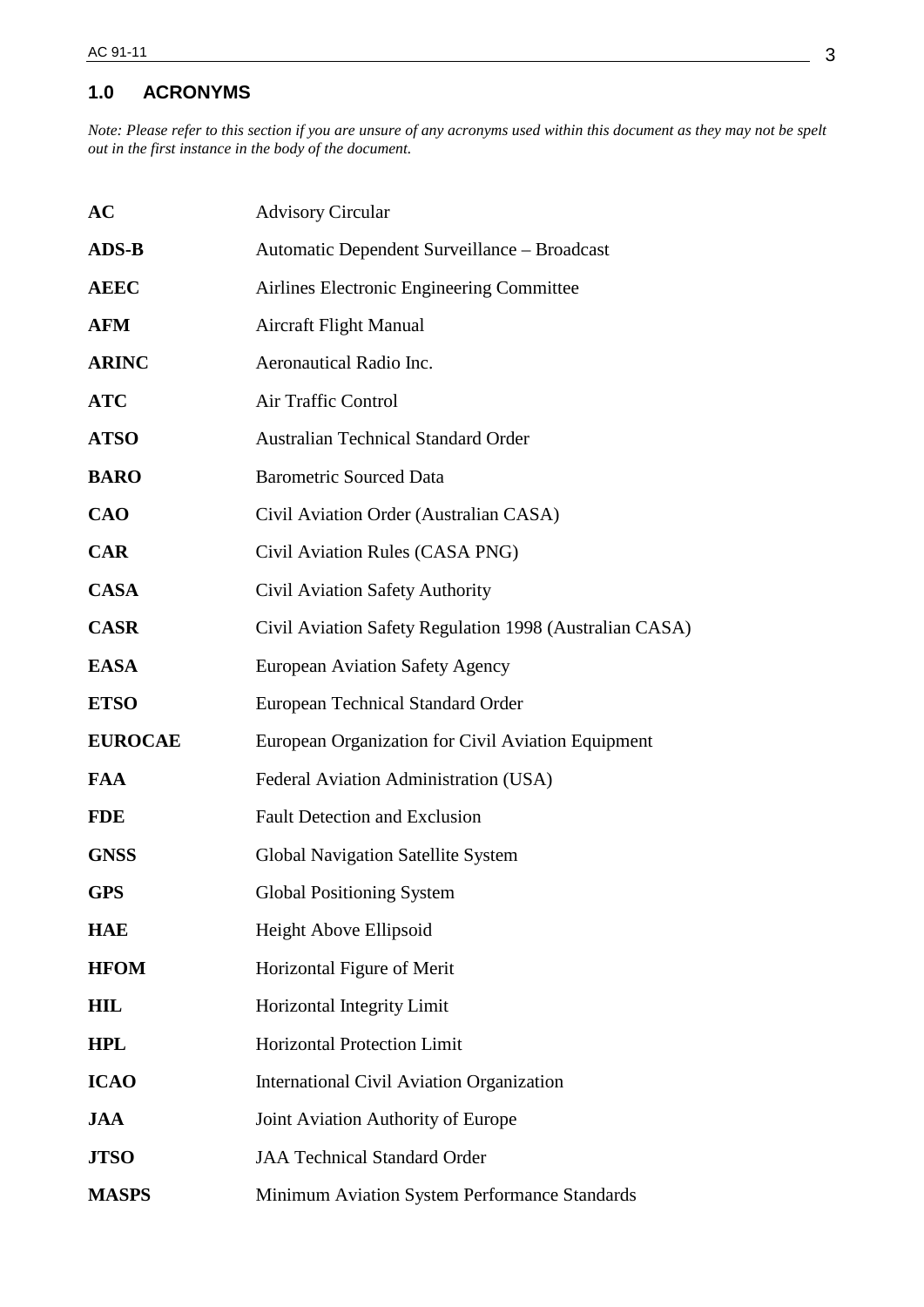| <b>MEL</b>         | Minimum Equipment List                                                         |  |  |
|--------------------|--------------------------------------------------------------------------------|--|--|
| <b>MMR</b>         | Multi Mode Receiver                                                            |  |  |
| <b>MODE S (ES)</b> | Mode Select (with Extended Squitter) – a transponder format to allow           |  |  |
|                    | discreet interrogation and datalink capability/selective interrogation mode of |  |  |
|                    | SSR.                                                                           |  |  |
| <b>MOPS</b>        | Minimum Operational Performance Standards                                      |  |  |
| <b>MSL</b>         | Mean Sea Level                                                                 |  |  |
| <b>NAC</b>         | <b>Navigation Accuracy Category</b>                                            |  |  |
| <b>NACP</b>        | Navigation Accuracy Category for Position                                      |  |  |
| <b>NIC</b>         | <b>Navigation Integrity Category</b>                                           |  |  |
| <b>NUC</b>         | <b>Navigation Uncertainty Category</b>                                         |  |  |
| <b>POH</b>         | <b>Pilot Operating Handbook</b>                                                |  |  |
| <b>RTCA</b>        | RTCA Inc. (formerly Radio Technical Committee for Aeronautics)                 |  |  |
| <b>SA</b>          | <b>Selective Awareness</b>                                                     |  |  |
| <b>SIL</b>         | <b>Surveillance Integrity Level</b>                                            |  |  |
| <b>SPI</b>         | <b>Special Position Identification</b>                                         |  |  |
| <b>SSR</b>         | Secondary Surveillance Radar                                                   |  |  |
| <b>TSOA</b>        | Technical Standard Order Authorization (FAA, USA)                              |  |  |
| <b>TSO</b>         | Technical Standard Order (FAA, USA)                                            |  |  |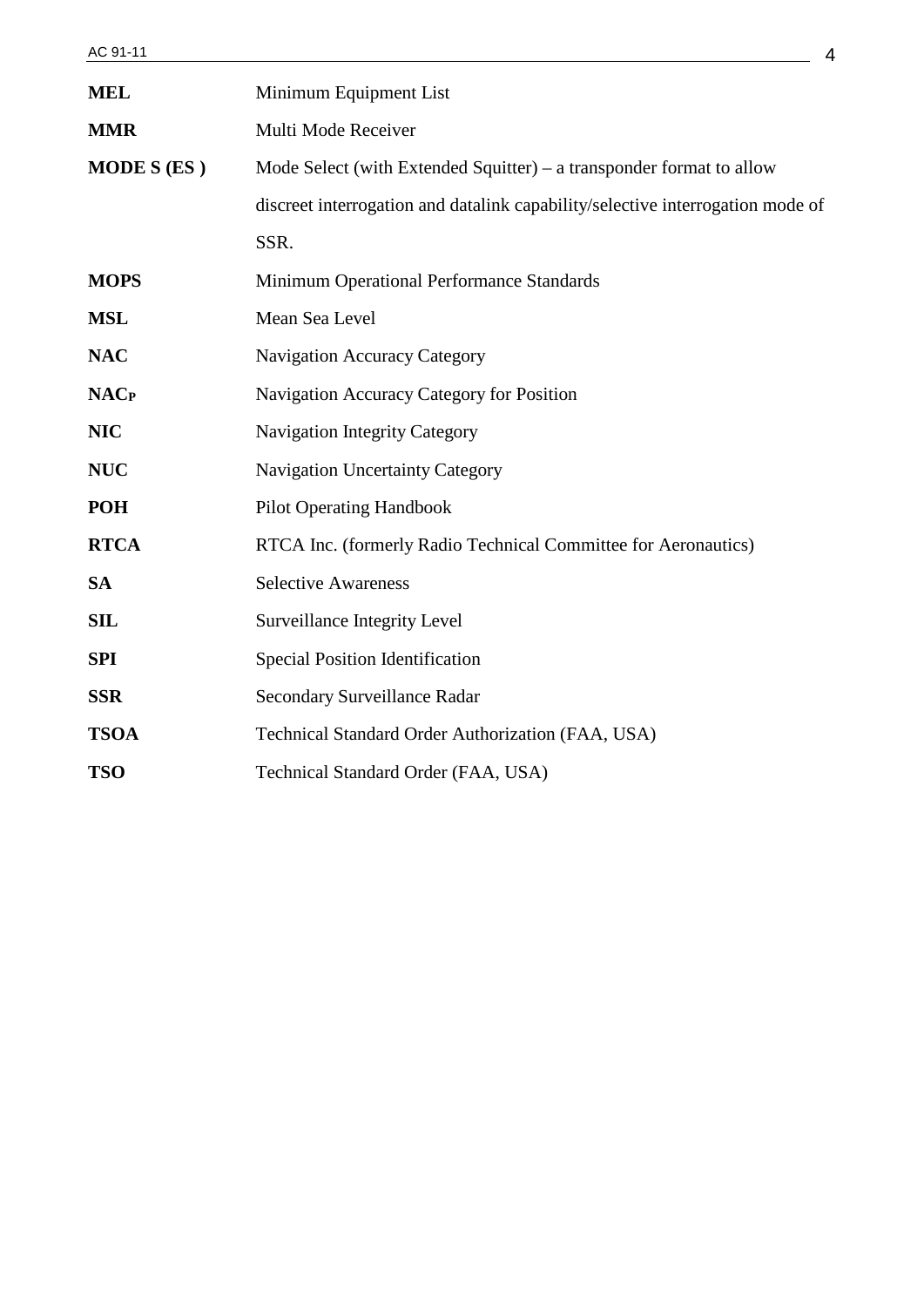# **2.0 BACKGROUND**

- 2.1 ADS-B is a surveillance application that periodically transmits aircraft parameters, such as identification, pressure altitude, position and position integrity, via a broadcast data link that is available to any receiver, either airborne or ground-based, within range of the transmitter.
- 2.2 ADS-B information is broadcast without any knowledge of which users may be receiving it and without the expectation of an acknowledgement or reply. As an automatic system, ADS-B requires no flight crew or controller action for the information to be transmitted. The surveillance-type information broadcast is dependent on the aircraft's navigation system and the broadcast capability of the source emitter.
- 2.3 An ADS-B "out" system consists of the following components:
- (a) a transmitting subsystem that includes message generation and transmission functions at the source aircraft; and
- (b) the data link broadcast medium.
- 2.4 The sources of the transmitted information, as well as the user applications, are not considered to be part of the ADS-B system, but their performance needs to be considered when defining overall ADS-B system performance.

# **3.0 APPLICABILITY**

3.1 This AC is applicable to all Papua New Guinea registered aircraft operating in PNG ADS-B mandatory airspace designated as such under CAR Part 71 and foreign aircraft transmitting ADS-B information in Papua New Guinea in accordance with current rules.

# **4.0 FUNCTIONAL REQUIREMENT**

#### **4.1 ADS-B Avionics**

- 4.1.1 For an aircraft to be ADS-B capable, it requires:
	- a. appropriate data sources, and
	- b. an ADS-B transmitter to broadcast the data in a predetermined standard format.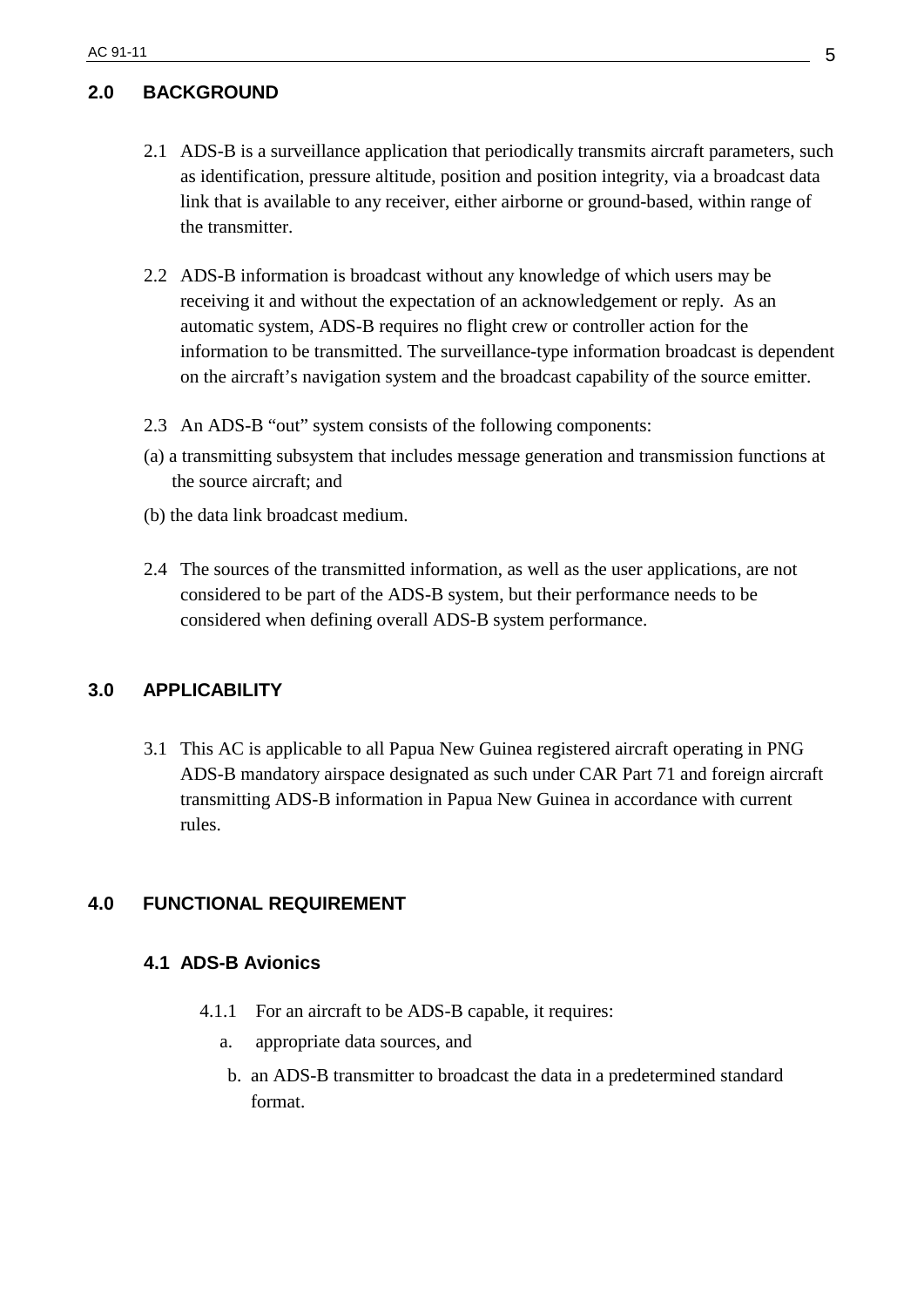#### **4.2 ADS-B Transmitter**

- 4.2.1 The ADS-B transmitter needs to comply with the minimum performance standards detailed in RTCA Document DO-260A Para 2.2 latest revision.
- 4.2.2 For ADS-B data to be universally usable, it needs to be transmitted in the formats and characteristics defined in the following standards
	- a) ICAO Annex 10, Volumes III and IV, Amendment 85;
	- b) RTCA/DO-260 change 2 (systems compliant with earlier versions may continue to use HFOM in abnormal situations described in paragraph 4.2.10; or
	- c) RTCA/DO-260A change 2; or
	- d) RTCA/DO-260B.

Note: Compliance with RTCA/DO-260B is preferred –noting that this is the requirement being implemented in the United States of America and Europe.

4.2.3 To be useable for ATC surveillance in a "radar like" manner, ADS-B transmitters must transmit the following minimum data set: -

a) **Position** (in extended squitter surface position message and in extended squitter airborne position message);

b) **Position Integrity Information** (e.g. NUC, NIC etc, value transmitted in the "TYPE" code in extended squitter surface position message and in extended squitter airborne position message);

c) **Pressure Altitude** (in extended squitter airborne position message, GNSS height may also be transmitted in this message when barometric altitude is not available);

d) **Identity** (in extended squitter identity and category message); and

e) **Version Number, SIL and NACP** in aircraft operational status message, if the avionics equipment is RTCA/DO-260A or RTCA/DO-260B compliant.

- 4.2.4 Additional ADS-B data, defined in ICAO Annex 10, Volumes III and Volume IV, Amendment 85 or RTCA/DO- 260 or RTCA/DO-260A, may also be transmitted.
- 4.2.5 Operators installing systems compliant with RTCA/DO-260B are urged to configure their systems to transmit all available parameters. Utilization of the failure annunciation output is recommended –refer RTCA/DO-260B paragraph 2.2.11.5.
- 4.2.6 Equipment marked as compliant with ATSO-C1004(a), ATSO-C1005(a), TSO-C166, TSO-C166a or TSO C166b, are considered capable of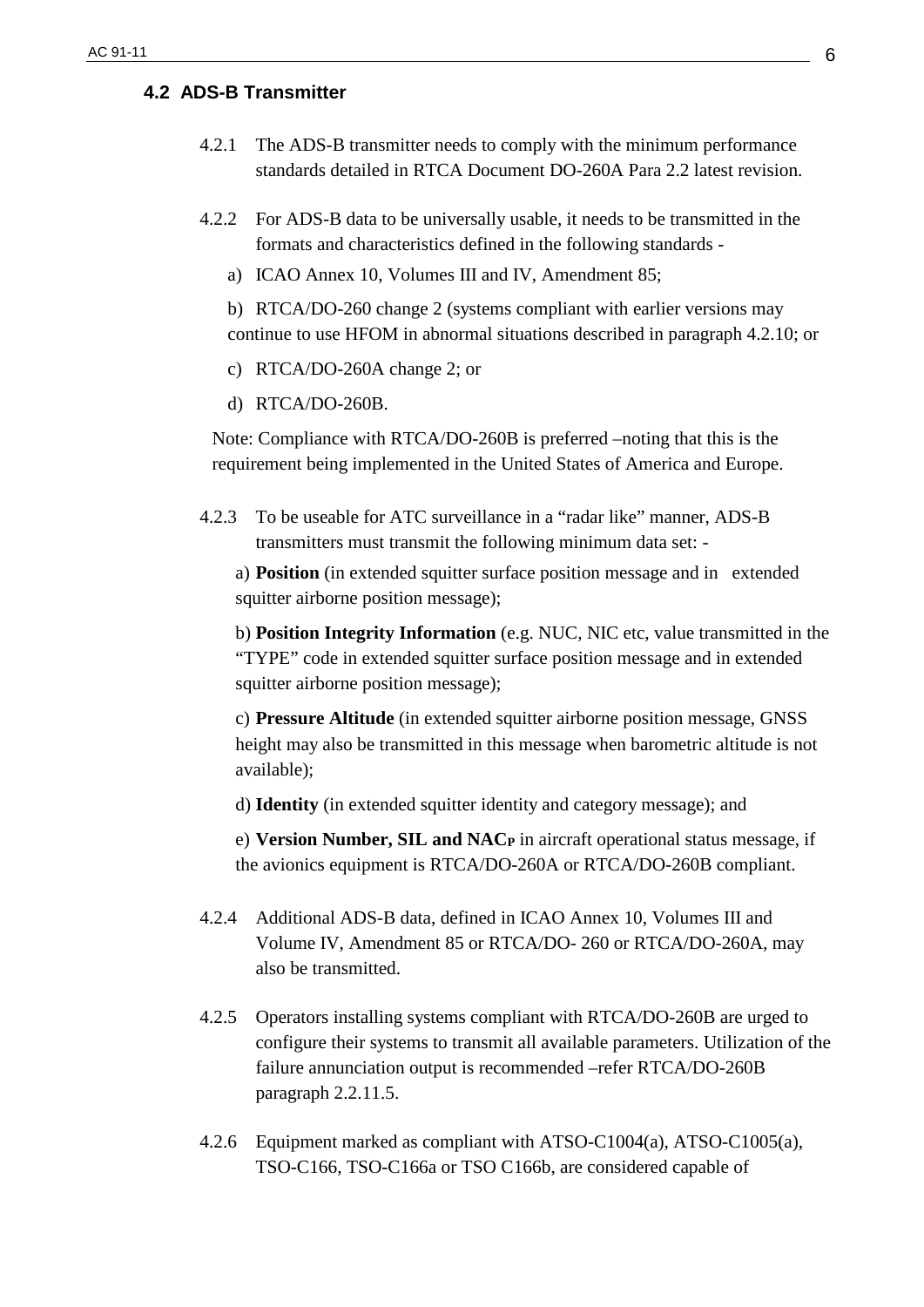transmitting data described above in the correct formats. Later versions of these TSOs are acceptable.

- 4.2.7 Transponders marked as compliant with the following standards
	- a)  $AEEC ARINC 718A;$
	- b) TSO C112;
	- c) EUROCAE ED-73B;
	- d) JTSO-2C112a; or
	- e) ETSO-2C112a

may be capable of transmitting this information in the correct formats. Functional testing of the installation would be required to confirm compliance.

- 4.2.8 ADS-B transmitters should also be compliant with the following
	- 1. For transmitters that also operate as ATC transponders:
		- a) ATSO-C1004 (Type G1 only);
		- b) ATSO-1C74c;
		- c) TSO-C112 and compliant with RTCA/DO-181C; or
		- d) EUROCAE ED73B or RTCA/DO-181C.
	- 2. Non-transponder ADS-B transmitters:
		- a) ATSO-C1005.
- 4.2.9 RTCA/DO-260 compliant ADS-B transmitters use the HPL/HIL data from the GNSS receiver as the highest priority data source for determination of NUC.

For RTCA/DO-260 compliant transmitters, ADS-B transmitters may use the Horizontal Figure of Merit (HFOM) data from the GNSS receiver during periods of HPL non- availability due to operational reasons (e.g. satellite geometry, etc).

For RTCA/DO-260A compliant transmitters, HPL is used for determination of Navigation Integrity Category (NIC) and HFOM is used for determination of Navigation Accuracy Category (NAC).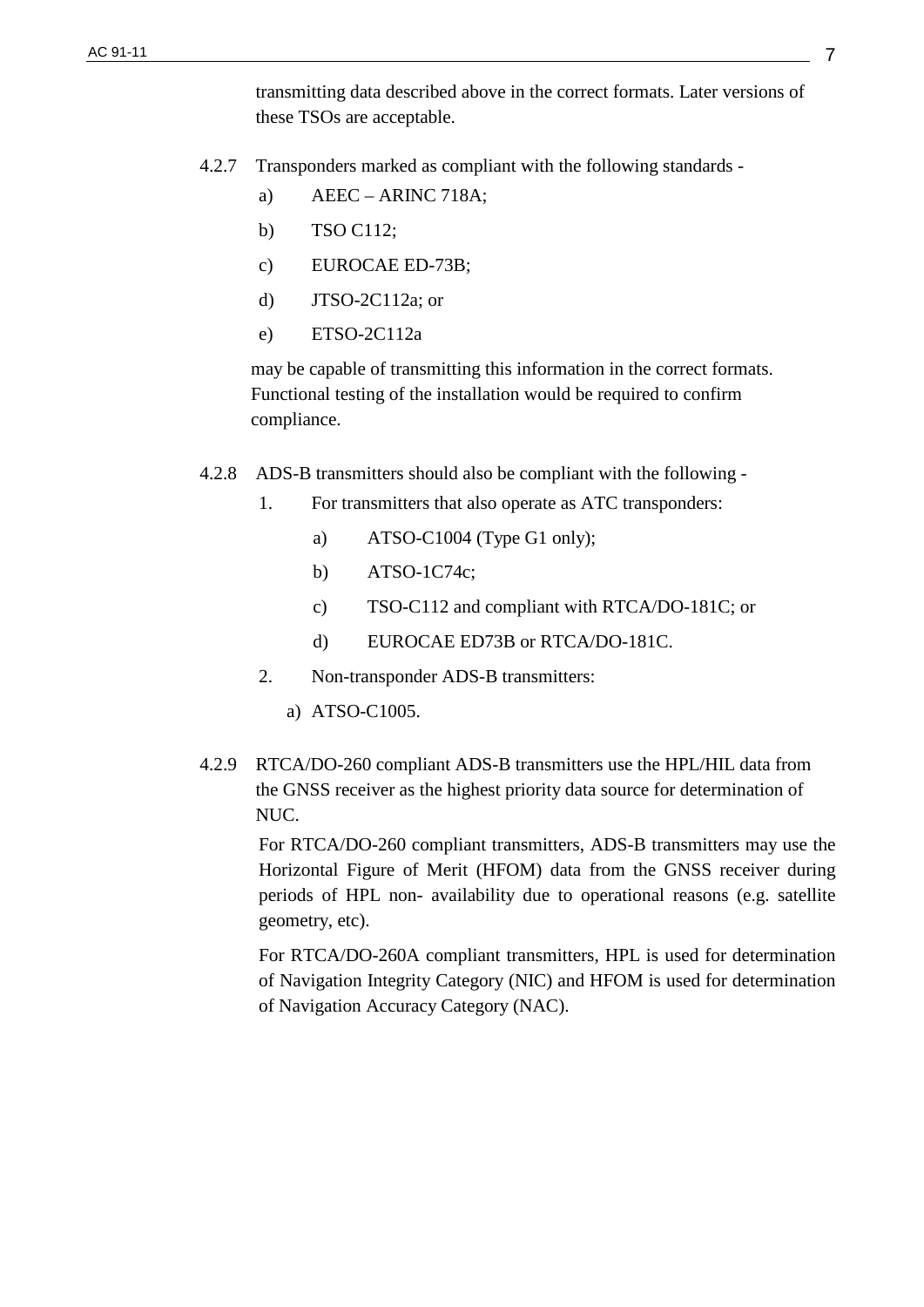- 4.2.10 It is desirable that the flight crew are able to disable the ADS-B function on instruction from ATC without disabling the operation of the ATC transponder function. This will ensure that the ACAS/TCAS capability remains active.
- 4.2.11 It is desirable that the flight crew are able to initiate emergency messages and "IDENT" functions.
- 4.2.12 Transmitter antenna installation needs to comply with guidance for installation of ATC transponders to ensure satisfactory functioning. This is particularly, relevant to aircraft above 5700kg, or with a maximum cruising speed greater than 463 km/h (250knots).

# **4.3 ADS-B data sources (Mandatory)**

4.3.1 The following section describes the minimum data necessary for ADS-B transmitters to function in the ATC environment (for more detailed requirements including reference, see Appendix B of this AC). Each category is essential to ensure the message being transmitted has all the relevant data necessary to enable separation to be calculated. Failure to comply may render the prospective operator unable to obtain the benefits of ADS-B separation.

# **4.4 Positional data**

- 4.4.1 Accurate positional data is essential for the ADS-B system to operate in a "radar-like manner" and be the basis for the allocation of separation between aircraft. Valid GNSS data input provides an acceptable accuracy and integrity for separation purposes with the delivery of position information at a periodic interval of less than or equal to 1 second.
- 4.4.2 GNSS equipment compliant with TSO-C145a, TSO-C146a or another standard acceptable to the CASA are suitable for use with ADS-B.
- 4.4.3 Particular navigation packages that do not have an Australian Technical Standard Order (TSO), but can be demonstrated to achieve the accuracy and integrity values required, may be acceptable to CASA. In assessing the suitability of GNSS avionics that do not have a TSO-C145a/146a authorization, CASA may consider the system differences from the standards documented in RTCA/DO-229C (or later version), with particular regard to the following criteria: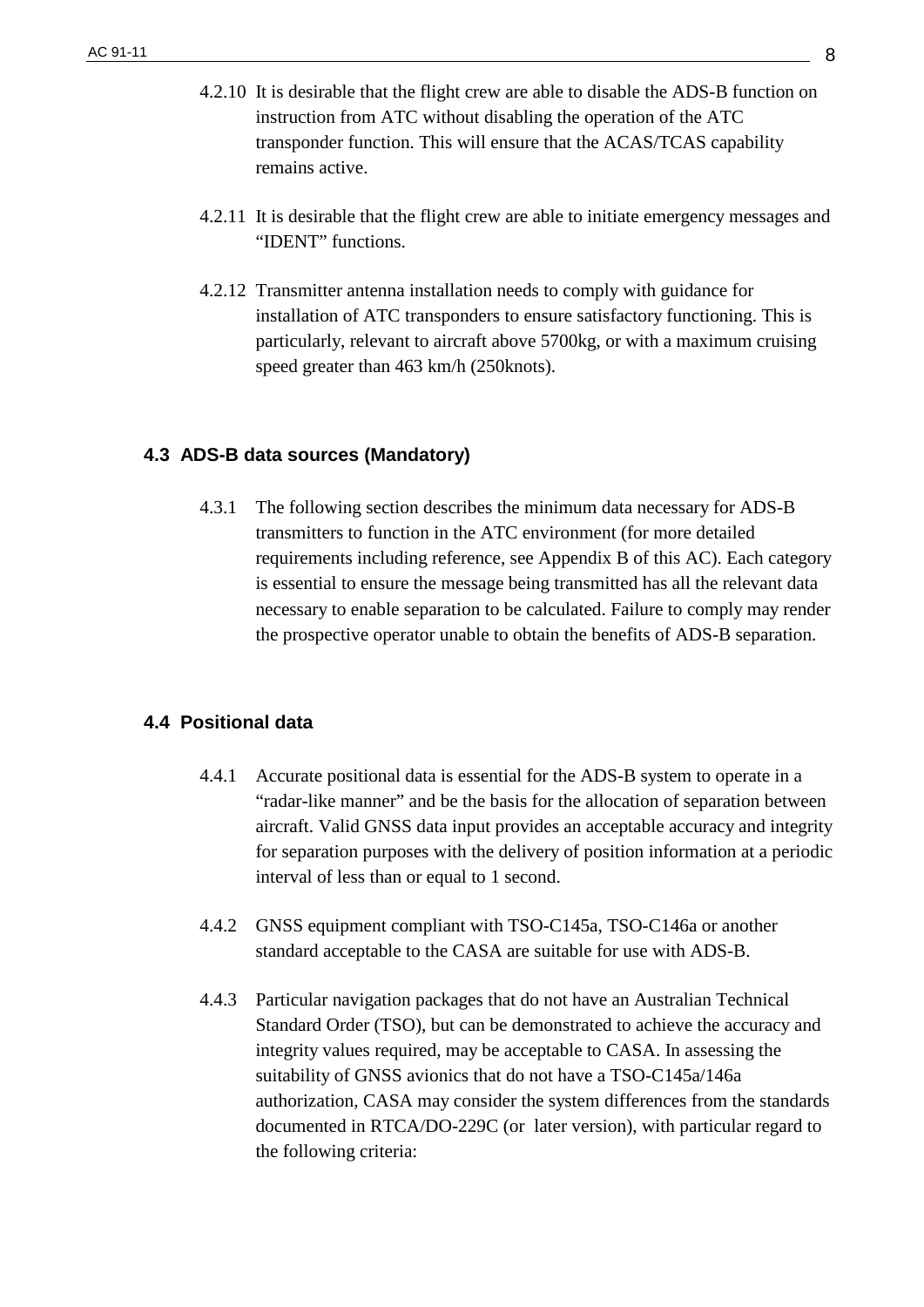a) The system's capability of delivering position information with a periodic interval of at least one second; and

b) The system can continuously output the HPL value to the ADS-B transmitter or notify the pilot of an interruption due to availability issues (RAIM); and

c) If the system is intended primarily as a pilot navigation system with positional information being provided to the ADS-B system, it needs to meet the requirements of FAA AC 20-138A; and

d) The system takes advantage of GPS selective availability being set to zero.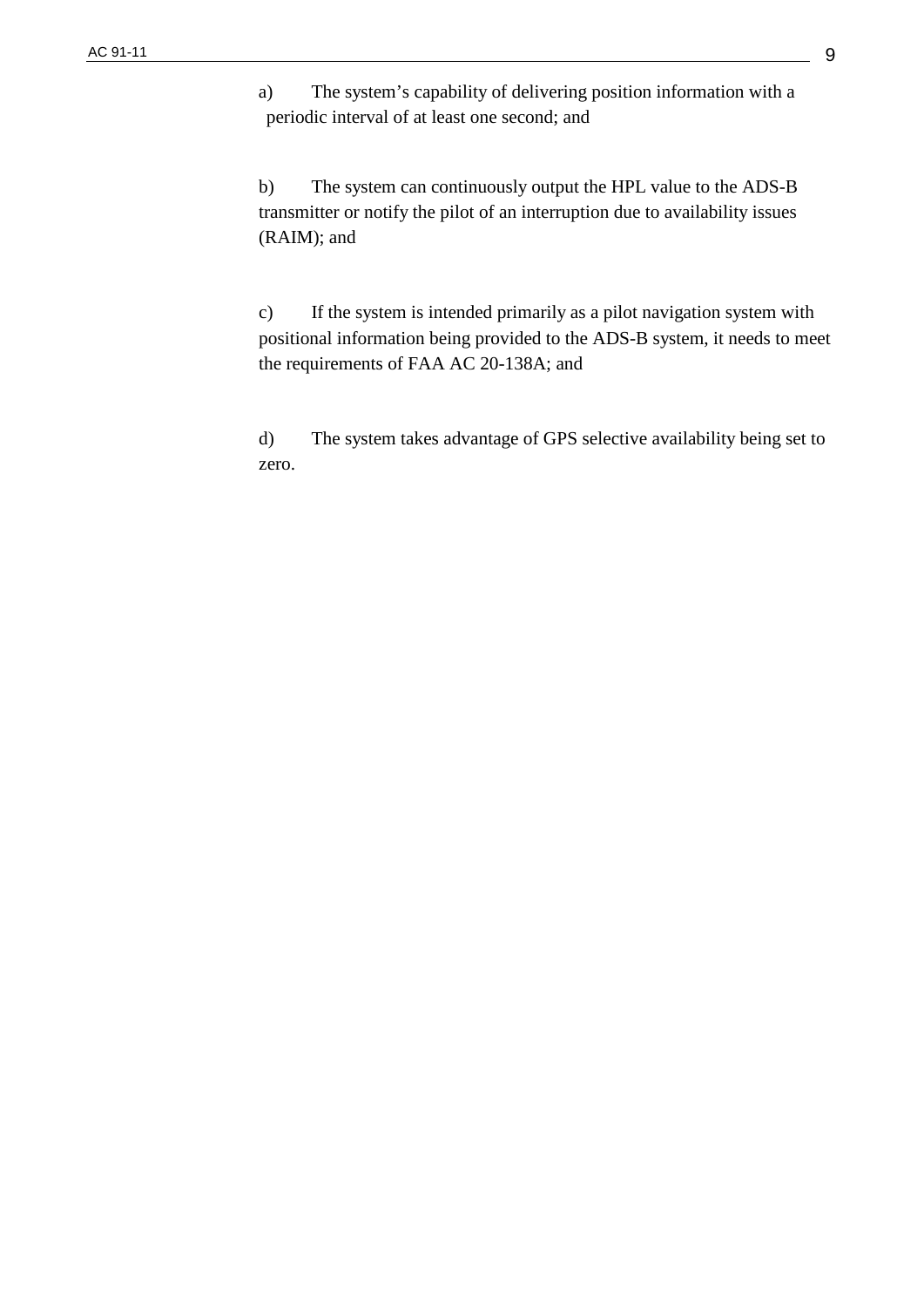#### **4.5 Positional integrity data**

- 4.5.1 HPL integrity data needs to be provided to the ADS-B transmitter from the GNSS receiver on the same interface as the positional data. This data is typically available as ARINC 429 label 130.
- 4.5.2 HFOM data shall be provided to the transponder on the same interface as the HPL data. HFOM typically uses ARINC 429 label 247.

An RTCA/DO-260A or RTCA/DO-260B compliant installation will use the HFOM value to calculate NAC.

In some cases, such as during rare periods of inadequate satellites, HPL may not be delivered to the interface. In this case, a RTCA/DO-260 compliant installation may use the HFOM value to generate NUC during the period of HPL non-availability, however, this is considered an abnormal situation.

4.5.3 In the case of RTCA/DO-260A or RTCA/DO-260B compliant installations, the SIL is intended to reflect the integrity of the navigation source of the position information broadcast. Where position integrity is based on HPL and the SIL cannot be unambiguously determined and set dynamically, the value should be set to 2. During periods where HPL is not available, the NIC should be set to 0 (zero), and the NAC should reflect the accuracy of the broadcast position.

#### **4.6 Pressure altitude**

- 4.6.1 Pressure altitude provided to transponders is to be in accordance with existing requirements for ATC transponders. It is preferable that 25 foot altitude encoding is used. This data is typically available on ARINC 429 label 203.
- 4.6.2 Suitable pressure altitude data source may be provided by:
	- a) A barometric encoder (FAA TSO-C88 or later version); or
	- b) A barometric altimeter(FAA TSO-C10 or later version); or
	- c) An air data computer(FAA TSO-C16 or later version); or
	- d) EASA equivalent versions of the above TSO standards.

# **4.7 Identity**

4.7.1 Identity information, that is the aircraft flight identification (Flight ID) or aircraft registration mark, is to be provided to the transponder so that the information is identical to the filed flight plan. This information may be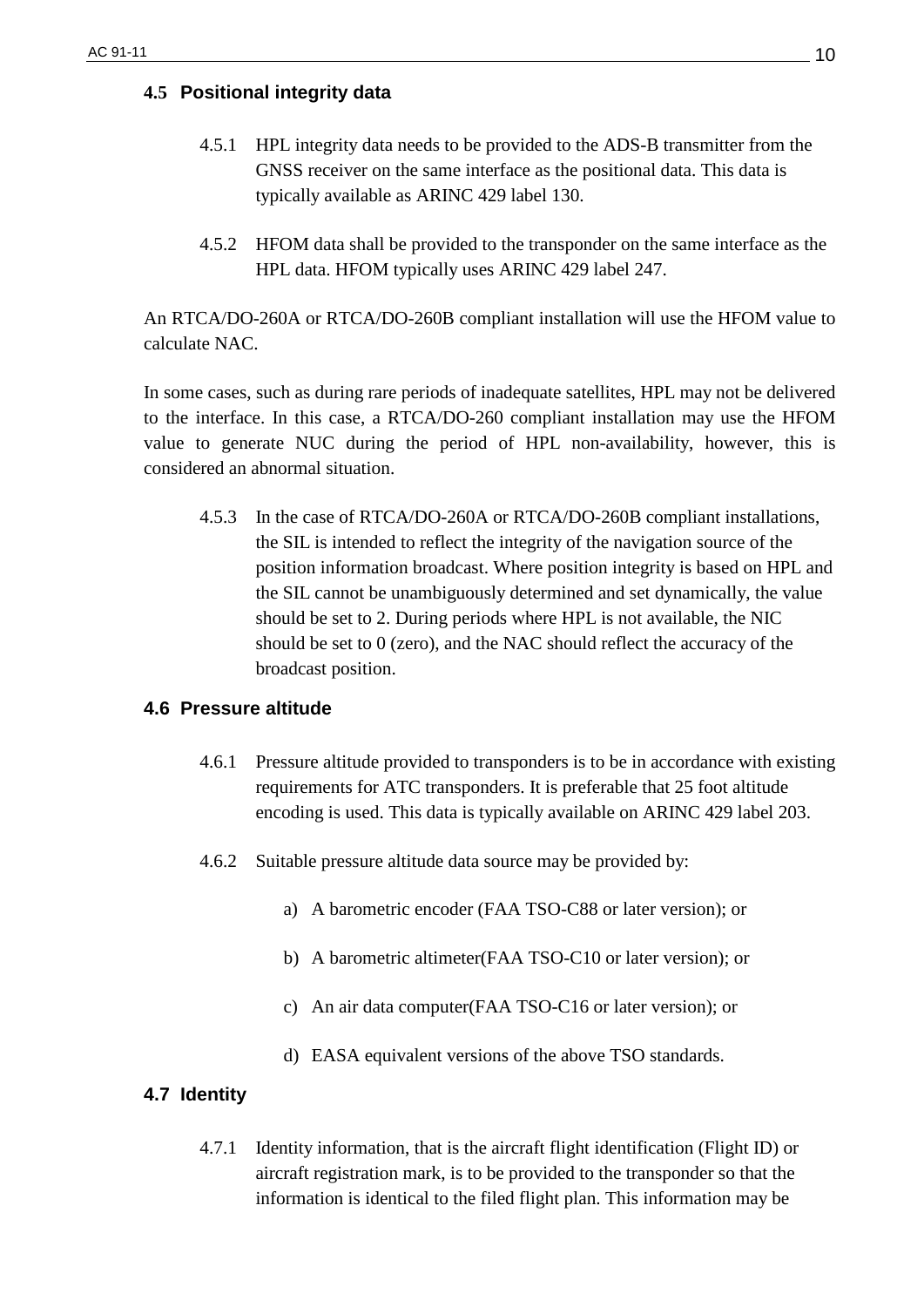provided from: a flight management system; or a pilot control panel; or for aircraft which always operates with the same flight identity (e.g. using registration as a call-sign), it may be programmed into equipment at installation.

# **4.8 ADS-B data sources (Recommended only)**

- 4.8.1 **GNSS altitude.** GNSS altitude should be provided from an approved GNSS receiver to the ADS-B transmitter. Typically this data is available as GNSS Height (HAE) ARINC 429 label 370 or GNSS Alt (MSL) ARINC429 label 076.
- 4.8.2 **Vertical rate (GNSS or Barometric).** Vertical rate may be provided from either a GNSS receiver or from a pressure source:

a) GNSS vertical rate should be provided from an approved GNSS receiver, and is typically available as ARINC 429 label 165, or

b) Barometric vertical rate. Barometric (BARO) vertical rate is typically available as ARINC 429 label 212.

*Note: The most accurate source should be used.*

- 4.8.3 **Velocity Information.** Ground speed from an approved GNSS receiver in the form of East/West Velocity and North/South Velocity should be provided. This would be typically available as ARINC 429 label 174.
- 4.8.4 **SPI Indication.** For ATC transponders, the SPI capability is integrated into the transponder functionality and is controlled from the transponder control panel. For non-transponder implementations, a discrete input or a control panel may be provided to trigger the SPI indication.
- 4.8.5 **Emergency indicator.** For ATC transponders the emergency declaration capability is integrated into the transponder functionality and is controlled from the transponder control panel. For non-transponder implementations a discrete input or a control panel may be provided to trigger the emergency and/or to indicate the type of emergency.

# **5.0 DESIGN, DEVELOPMENT AND APPROVAL OF AIRCRAFT MODIFICATIONS**

# **5.1 Compliance**

5.1.1 When utilizing this guidance material for the approval of an ADS-B installation, the following need to be considered:

> a) The applicant will need to submit, to CASA, a compliance statement that shows how the criteria of this guidance material has been satisfied, together with evidence resulting from the activities described in this section.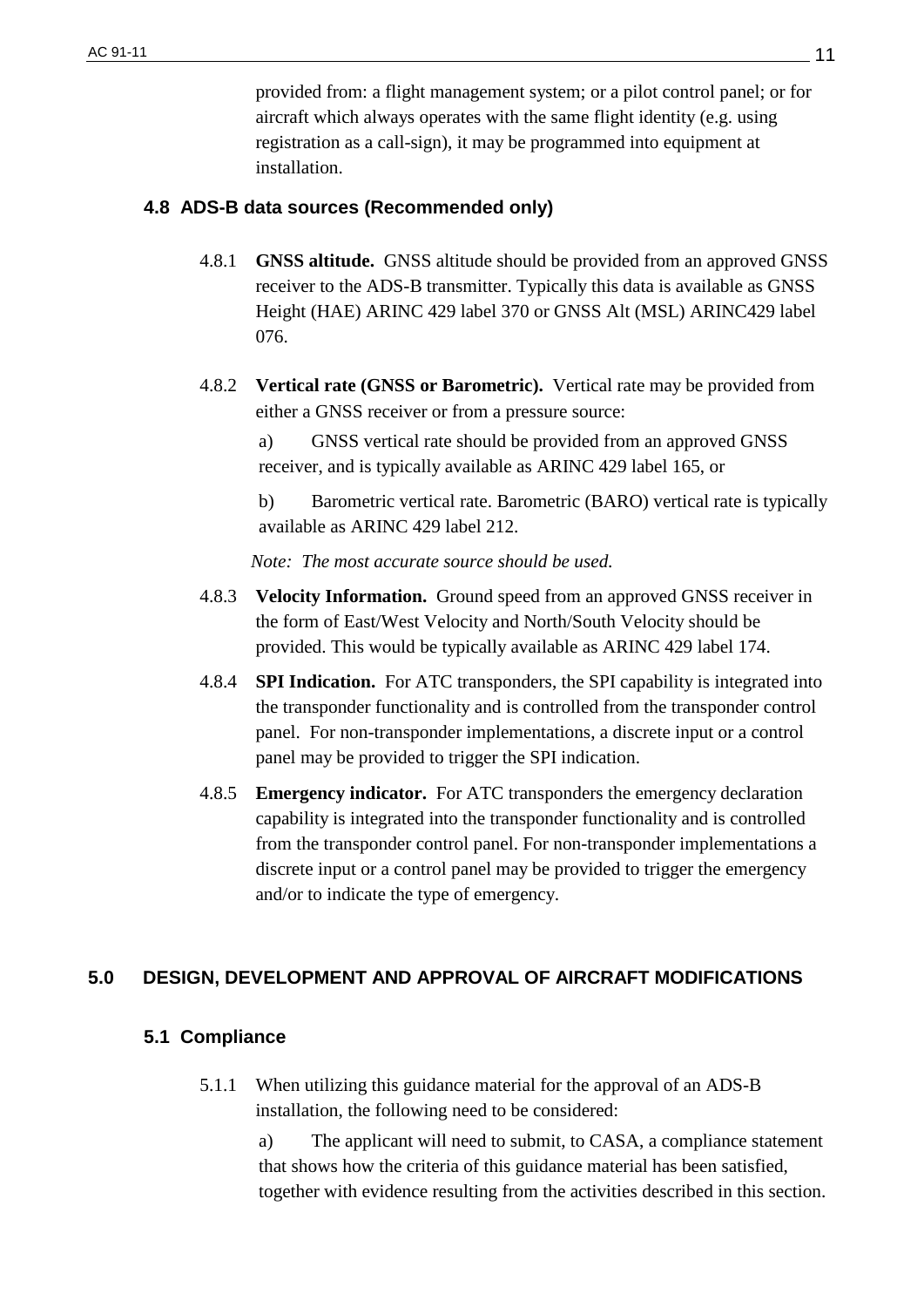b) Compliance with the airworthiness requirements for intended function and safety may be demonstrated by equipment qualification, safety analysis of the interface between the ADS-B equipment and data sources, equipment cooling verification and ground tests. To support the approval application, design data will need to be submitted showing that the requirements for ADS-B operation have been complied with.

- 5.1.2 The safety analysis of the interface between the ADS-B system and its data sources should show no unwanted interaction under normal or fault conditions. FAA AC 120-86 and AC 20-165 provides additional guidance by providing general information and acceptable methods of compliance for the certification, airworthiness, and operational approval of certain aircraft surveillance systems and selected associated aviation applications.
- 5.1.3 A Self-Evaluation checklist to assist in determining compliance is included Appendix A to this Advisory Circular.

# **5.2 Functional Testing**

- 5.2.1 Testing of the installed system either on ground or in flight is intended to confirm:
	- a) System operation;
	- b) That the aircraft derived data in the transmitted messages, including integrity data, is correct; and
	- c) Correct functioning of installed system fault detectors.
- 5.2.2 Whilst some of the functionality for ADS-B OUT applications may be demonstrated by ground testing, thorough validation of the installed equipment combination may need a mix of ground and flight tests.
- 5.2.3 When a particular ADS-B equipment combination is being fitted to an aircraft the following issues need to be addressed:
	- a) If the equipment combination installation is in accordance with an existing proven design (ie. OEM fit, approved STC or PNG CAR Part 146 design organization engineering order) then the aircraft may only require transponder test set confirmation and the normal post maintenance check flight to confirm correct function of the installed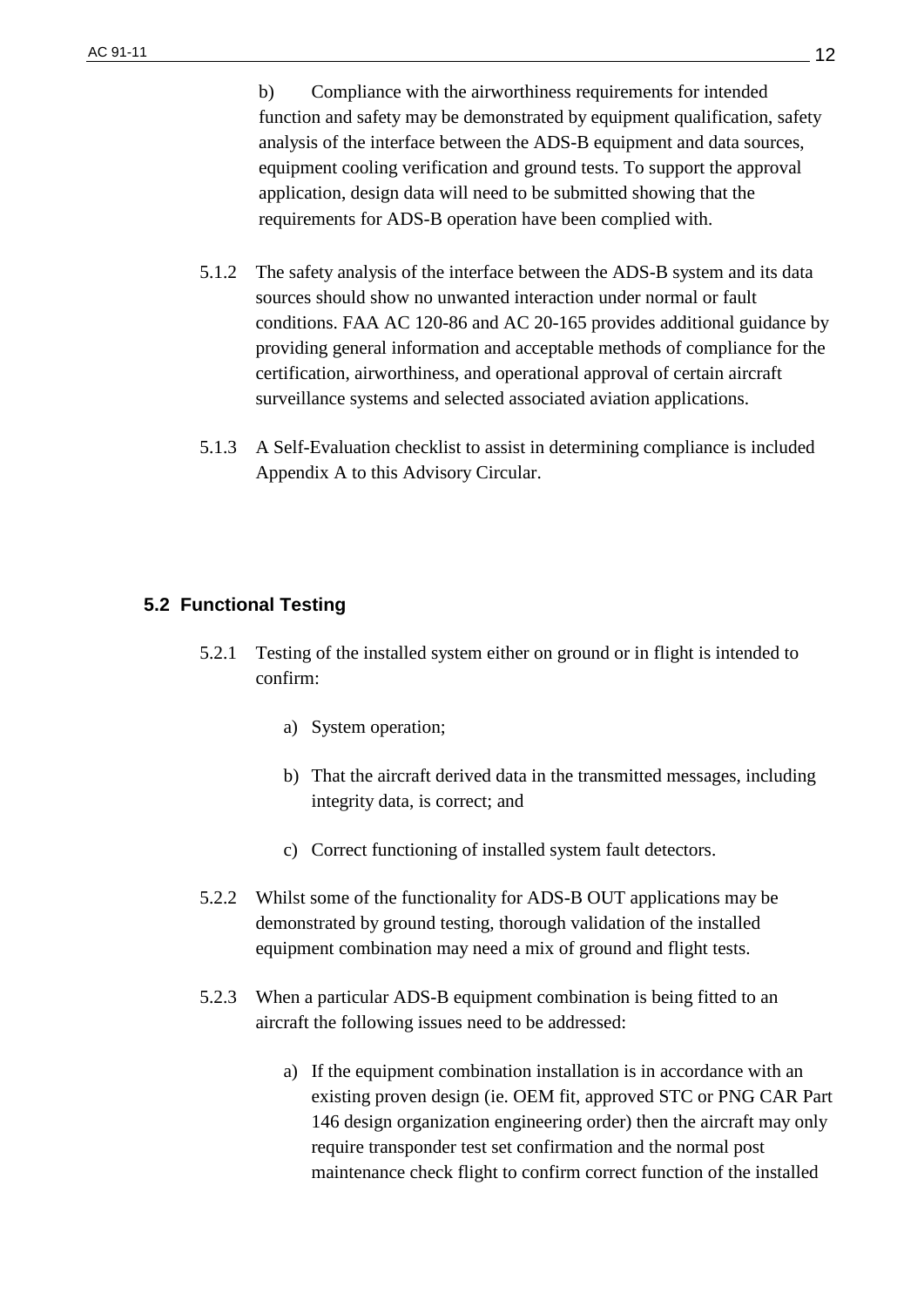equipment and overall aircraft operation. Coordination with local ATC may also be required.

b) If the proposed combination has not been implemented previously, but sufficient documentary evidence is submitted to prove compliance of the system integration with the performance standards as detailed, then paragraph 5.2.1 of this AC would also apply.

# **5.3 Acceptable Configurations**

5.3.1 Schedules 1 and 2 of Appendix B to this AC provides listings of the currently accepted equipment combinations. These combinations are not exhaustive and are historical record and not subject to further update.

# **5.4 Flight Manual**

5.4.1 The AFM or the POH, whichever is applicable, should provide at least a statement that the transponder system(s) complies with the criteria of ICAO Annex 10 Volume III and IV, amendment 85 regarding extended squitter and any necessary procedures for expected operations. (eg. The need to enter Flight ID) for use with ATC.

# **5.5 Minimum Equipment List**

5.5.1 The MEL should clearly indicate that ADS-B OUT is mandatory for operations in ADS-B airspace unless specifically approved by CASA.

# **5.6 Maintenance**

- 5.6.1 Maintenance tests should include a periodic verification check of aircraft ADS-B data including the ICAO 24 bit address (colloquially known as the 24-bit MODE S address) using suitable ramp test equipment. A check of the ICAO 24 bit aircraft address should be made in the event of a change of registration mark of the aircraft (this is especially necessary following a change in the State of registration) or whenever a transponder is replaced.
- 5.6.2 Where possible maintenance tests should check the correct functioning of system fault detectors (if any).
- 5.6.3 The maximum period between ADS-B maintenance tests of the ADS-B transmitter should be the same as for the ATC transponders and all transponders fitted to the aircraft should be checked.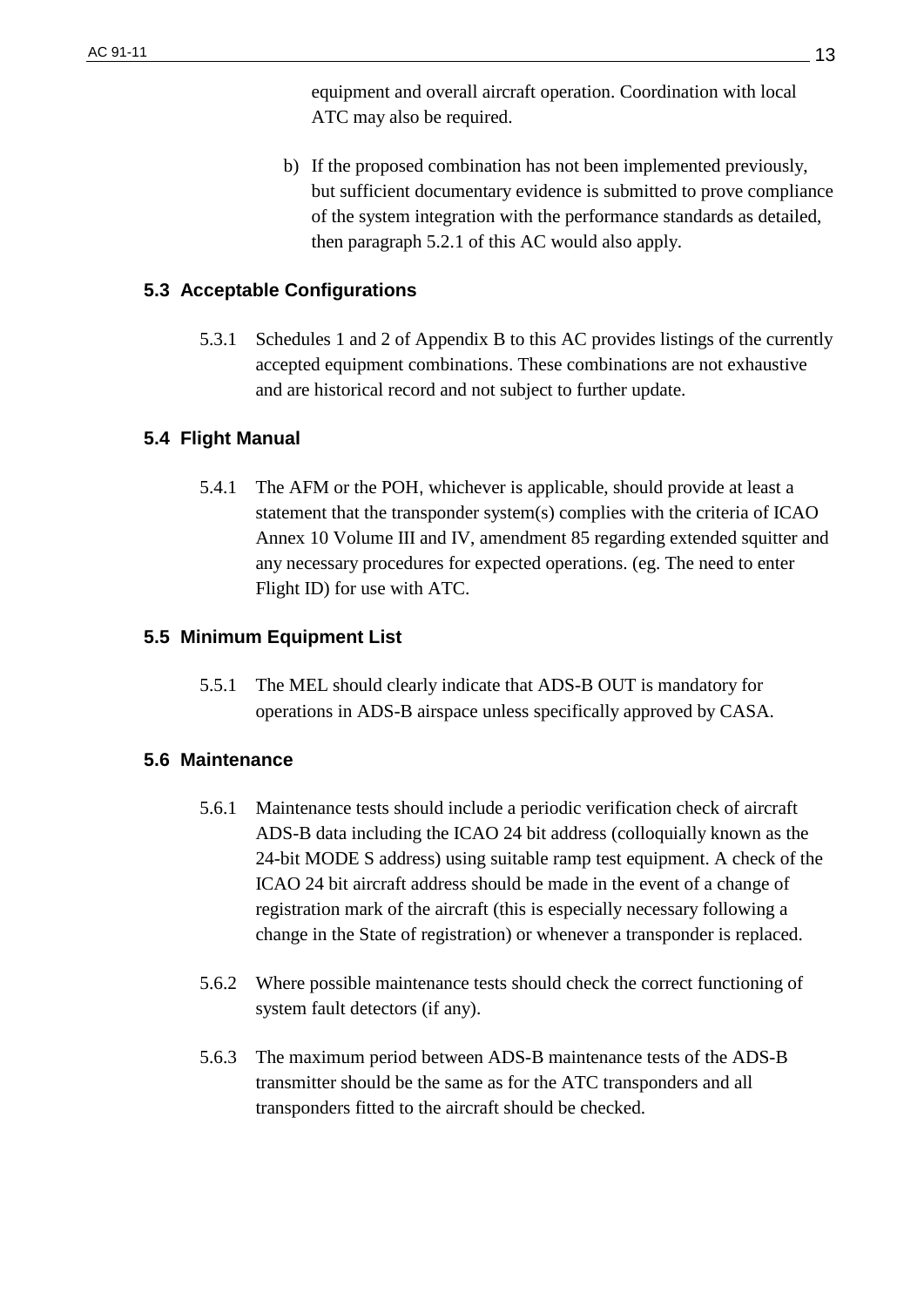# **5.7 Crew Operating Instructions**

5.7.1 Crew Operating Instructions for the ADS-B system should emphasize the need to use the ICAO-defined format for entry of the aircraft identification or registration mark as applicable to the flight. The shortened format commonly used by Airlines (a format used by International Air Transport Association-IATA) is *not* compatible with the ground systems of the Air traffic services.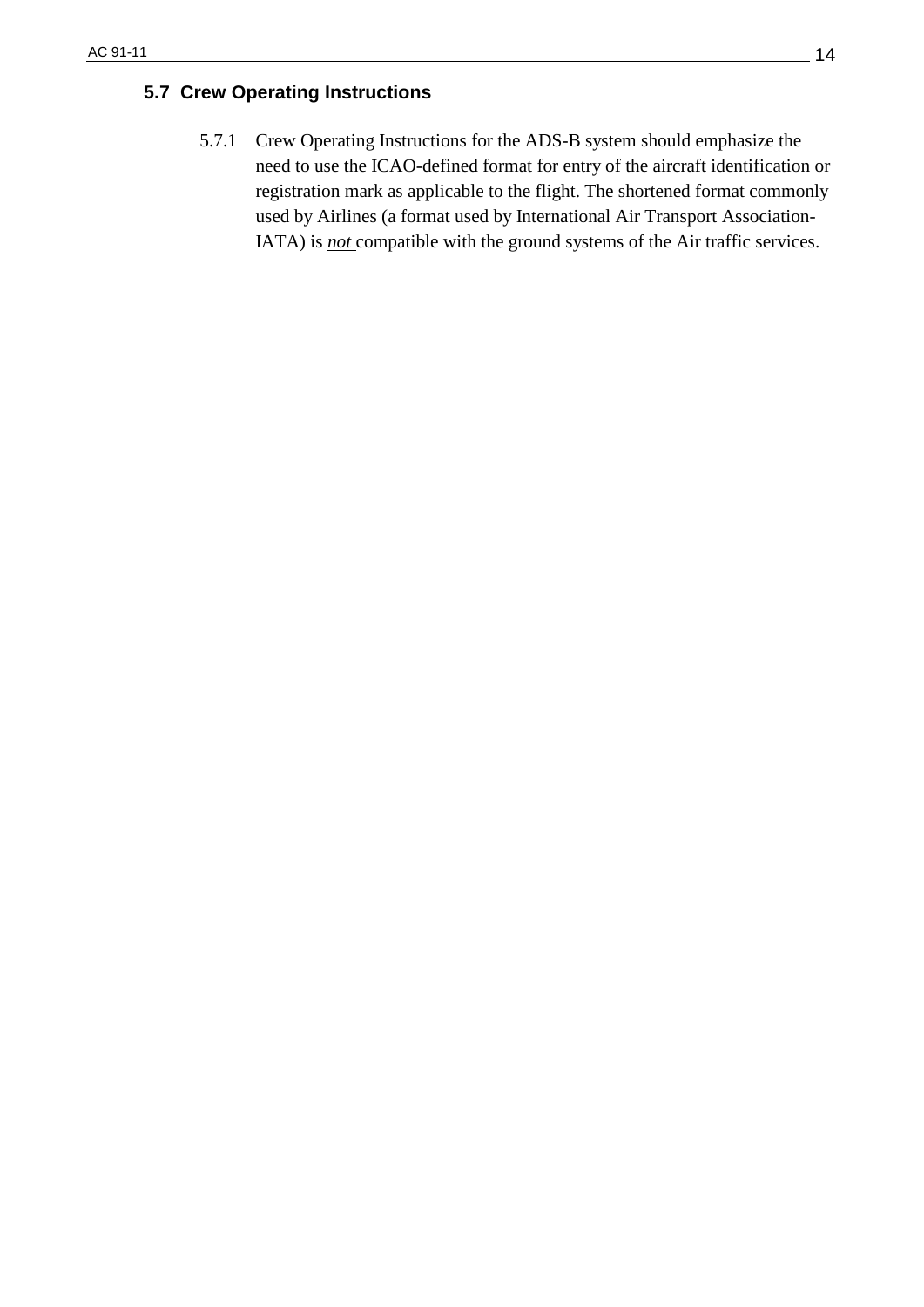# **Appendix A –Self Evaluation Checklist**

| <b>Aircraft Registration</b>                                          |                                                                                           |
|-----------------------------------------------------------------------|-------------------------------------------------------------------------------------------|
| <b>Aircraft Make/Model/Serial Number</b>                              |                                                                                           |
| <b>ADS-B Transmitter Manufacturer &amp; Serial</b><br><b>Number</b>   |                                                                                           |
| <b>GNSS</b> positional source Manufacturer &<br><b>Model Number</b>   |                                                                                           |
| <b>GNSS receiver TSO</b>                                              | TSO C145a / TSO 146a / Other                                                              |
| If not TSO C145a or TSO C146a compliant                               | <b>Confirm supports Fault Detection</b><br>$\bullet$<br><b>Exclusion (FDE) - YES / NO</b> |
|                                                                       | <b>Confirm outputs HPL and HIL</b><br>$\bullet$                                           |
|                                                                       | Is BARO aiding provided to GNSS<br>٠<br>receiver?                                         |
| <b>Transmitter Message formats compliant with</b><br>$-$ (Circle one) | ICAO Annex 10, Amendment 85; or<br>$\bullet$                                              |
|                                                                       | DO-260; or<br>٠                                                                           |
|                                                                       | DO-260A or TSO C166 or TSO C166a                                                          |
|                                                                       | DO-260B or TSO C166b                                                                      |
| Transmitter characteristics complaint with -<br>(Circle one)          | <b>ATSO-C-1004b</b><br>٠                                                                  |
|                                                                       | ATSO-1C74c<br>$\bullet$                                                                   |
|                                                                       | TSO-C112d and compliant with<br>٠<br>RTCA/DO-181e or                                      |
|                                                                       | ETSO-C112b or<br>$\bullet$                                                                |
|                                                                       | ED73B or DO-181e                                                                          |
|                                                                       | <b>ATSO-C1005b</b>                                                                        |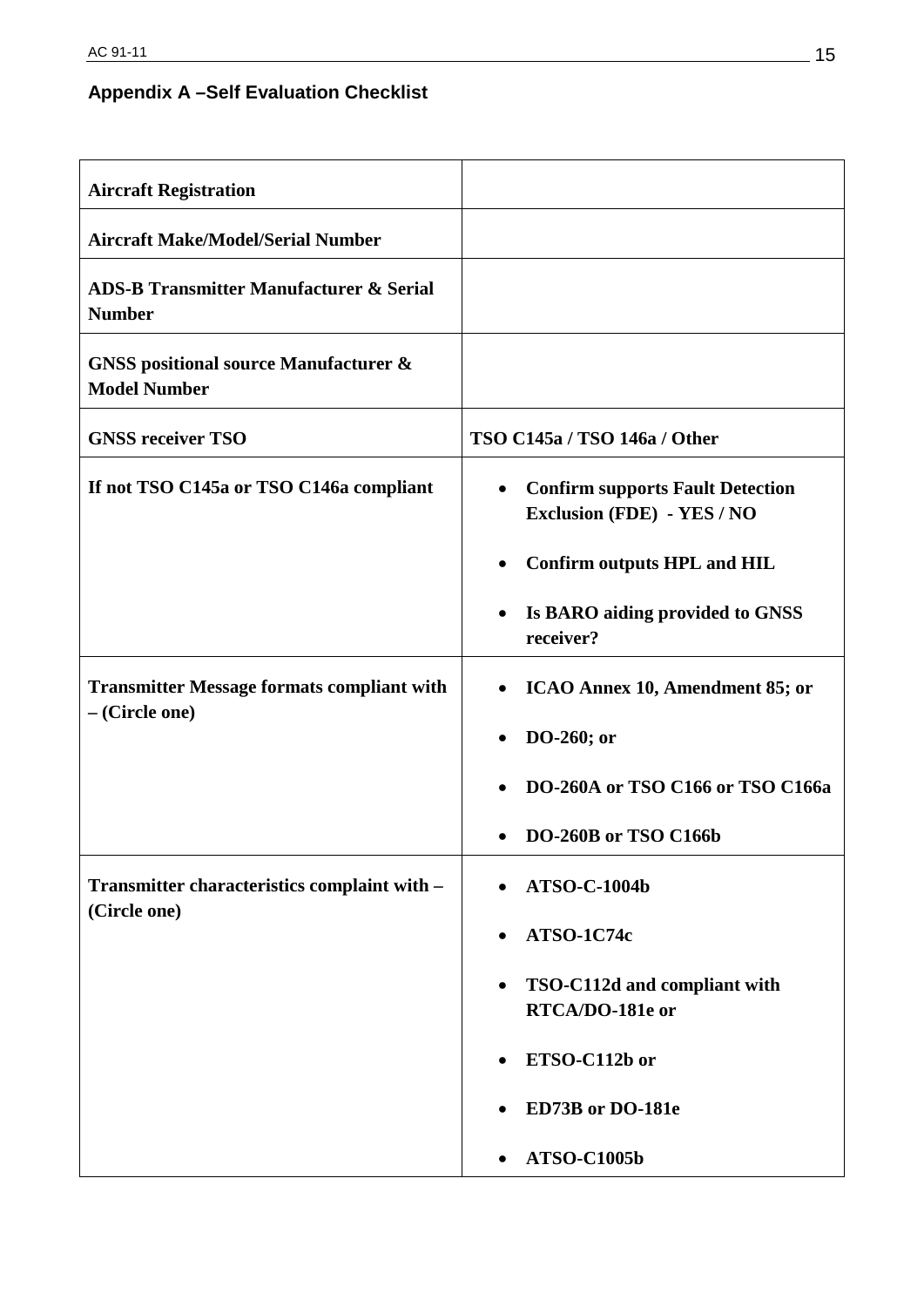| HPL is provided to ADS-B transmitter on<br>same interface as GNSS positional data and<br>tested                       | YES/NO                                                                                                                                                                                                                          |  |
|-----------------------------------------------------------------------------------------------------------------------|---------------------------------------------------------------------------------------------------------------------------------------------------------------------------------------------------------------------------------|--|
| Suitable barometric encoder (pressure<br>altitude) data provided to transmitter and<br>tested?                        | YES/NO<br>TSO-C10b or ETSO-C10b<br>TSO-C106 or ETSO-C106<br>TSO-C88b or ETSO-C88b                                                                                                                                               |  |
| Uses aircrafts own ATC transponder<br>antenna?                                                                        | YES/NO                                                                                                                                                                                                                          |  |
| If not using aircrafts own ATC antenna, has<br>antenna been mounted in accordance with<br>transponder mounting rules? | YES/NO                                                                                                                                                                                                                          |  |
| Flight ID source installed and tested? (Circle<br>one)                                                                | Programmed / pilot entry panel / Flght<br><b>Management System interface</b>                                                                                                                                                    |  |
| <b>Optional Data supported and tested (Circle</b><br>those verified)                                                  | <b>SPI</b> indication<br><b>Emergency Flag</b><br><b>Ground track / Ground speed velocity</b><br>٠<br>vector<br><b>Emergency type indicator</b><br><b>GNSS</b> height<br><b>GNSS</b> vertical rate<br><b>BARO</b> vertical rate |  |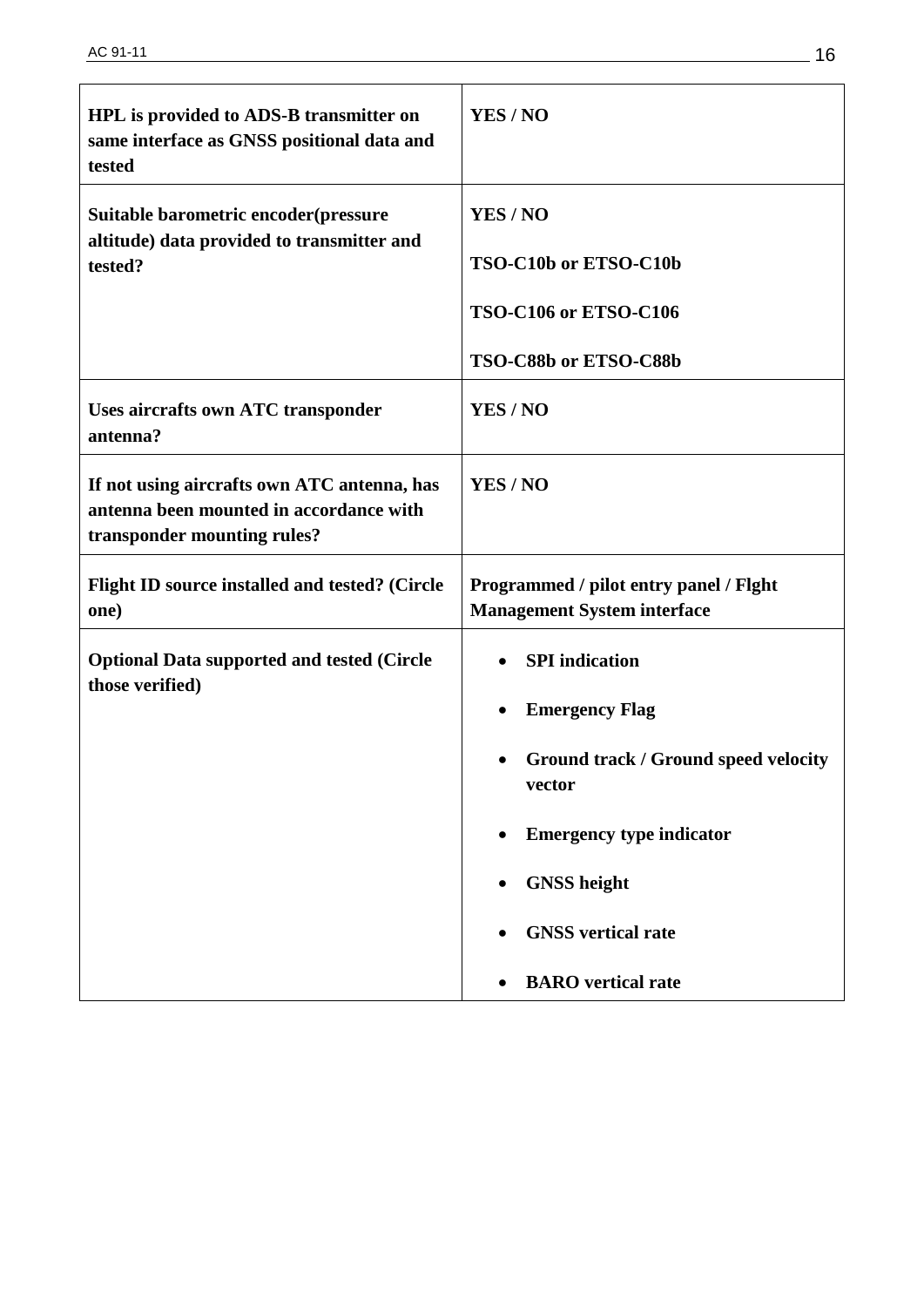# **Appendix B – Acceptable Equipment Combinations**

| Schedule 1 – ATC Transponder and MMR/GPS Receiver combinations from multiple |
|------------------------------------------------------------------------------|
| <b>Manufacturers</b>                                                         |

| <b>Transponder</b><br><b>Manufacturer and</b><br><b>Model</b> | <b>Transponder Part</b><br><b>Number</b> | <b>MMR/GPS Receiver</b><br><b>Manufacturer and</b><br><b>Model</b> | <b>MMR/GPS Receiver</b><br><b>Part Number</b> |
|---------------------------------------------------------------|------------------------------------------|--------------------------------------------------------------------|-----------------------------------------------|
|                                                               |                                          | <b>Honeywell GR-550</b>                                            | <b>HG2021GA03</b>                             |
|                                                               |                                          |                                                                    | <b>HG2021GC02</b>                             |
|                                                               |                                          | Honeywell RMA-55B                                                  | 066-50029-1161                                |
|                                                               |                                          |                                                                    | 822-1152-001                                  |
|                                                               |                                          |                                                                    | 822-1152-002                                  |
|                                                               | 7517800-10005                            |                                                                    | 822-1152-121                                  |
|                                                               |                                          | <b>Rockwell Collins</b><br><b>GLU-920</b>                          | 822-1152-130                                  |
| ACSS XS-950                                                   |                                          |                                                                    | 822-1152-131                                  |
| (with software mod A)                                         |                                          |                                                                    | 822-1152-220                                  |
|                                                               |                                          | <b>Rockwell Collins</b><br><b>GLU-925</b>                          | 822-1821430                                   |
|                                                               | 7517800-10007                            | <b>Rockwell Collins</b><br><b>GLU-920</b>                          | 822-1152-001                                  |
|                                                               |                                          |                                                                    | 822-1152-002                                  |
|                                                               |                                          |                                                                    | 822-1152-121                                  |
|                                                               |                                          |                                                                    | 822-1152-130                                  |
|                                                               |                                          |                                                                    | 822-1152-220                                  |
|                                                               |                                          | <b>Rockwell Collins</b><br><b>GLU-925</b>                          | 822-1821-001                                  |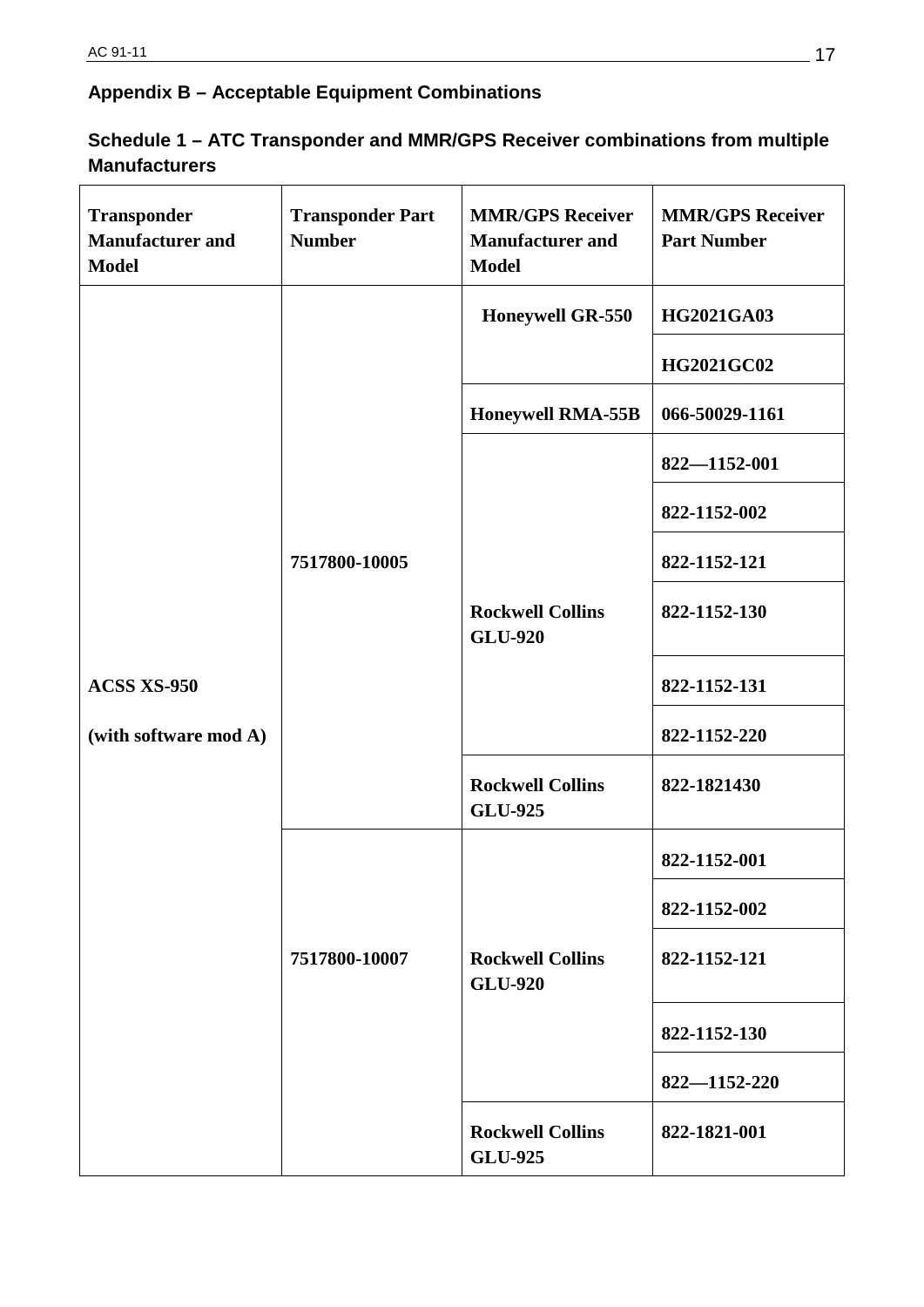|                          |                |                                           | 822-1152-001      |
|--------------------------|----------------|-------------------------------------------|-------------------|
|                          | 751-7800-10009 | <b>Rockwell Collins</b><br><b>GLU-920</b> | 822-1152-002      |
|                          |                |                                           | 822-1152-121      |
|                          |                |                                           | 822-1152-130      |
|                          |                |                                           | 822-1152-220      |
| <b>ACSS XS-950</b>       | 7517800-10100  | <b>Rockwell Collins</b><br><b>GLU-925</b> | 822-1821-430      |
| (with software mod A)    |                | <b>Honeywell GR-550</b>                   | <b>HG2021GC02</b> |
|                          |                | <b>Honeywell RMA-55B</b>                  | 066-50029-1201    |
|                          | 7517800-11006  | <b>Rockwell Collins</b><br><b>GLU-920</b> | 822-1152-002      |
|                          |                | <b>Rockwell Collins</b><br><b>GLU-925</b> | 822-1821-001      |
|                          |                | <b>Honeywell GR-550</b>                   | <b>HG2021GC01</b> |
|                          |                | <b>Honeywell RMA-55B</b>                  | HG2021GC02        |
|                          | 7517800-11009  | <b>Rockwell</b><br>CollinsGLU-920         | 822-11152-001     |
|                          |                |                                           | 822-1152-002      |
|                          |                | <b>Rockwell Collins</b><br><b>GLU-925</b> | 822-1821-001      |
|                          | 066-01127-1301 | <b>Honeywell GR-550</b>                   | HG2021GP01        |
| <b>Honeywell TRA-67A</b> |                | <b>Rockwell Collins</b><br><b>GLU-920</b> | 822-1152-002      |
|                          |                | <b>Honeywell RMA-55B</b>                  | 066-50029-1161    |
|                          |                | <b>Rockwell Collins</b>                   | 822-1152-121      |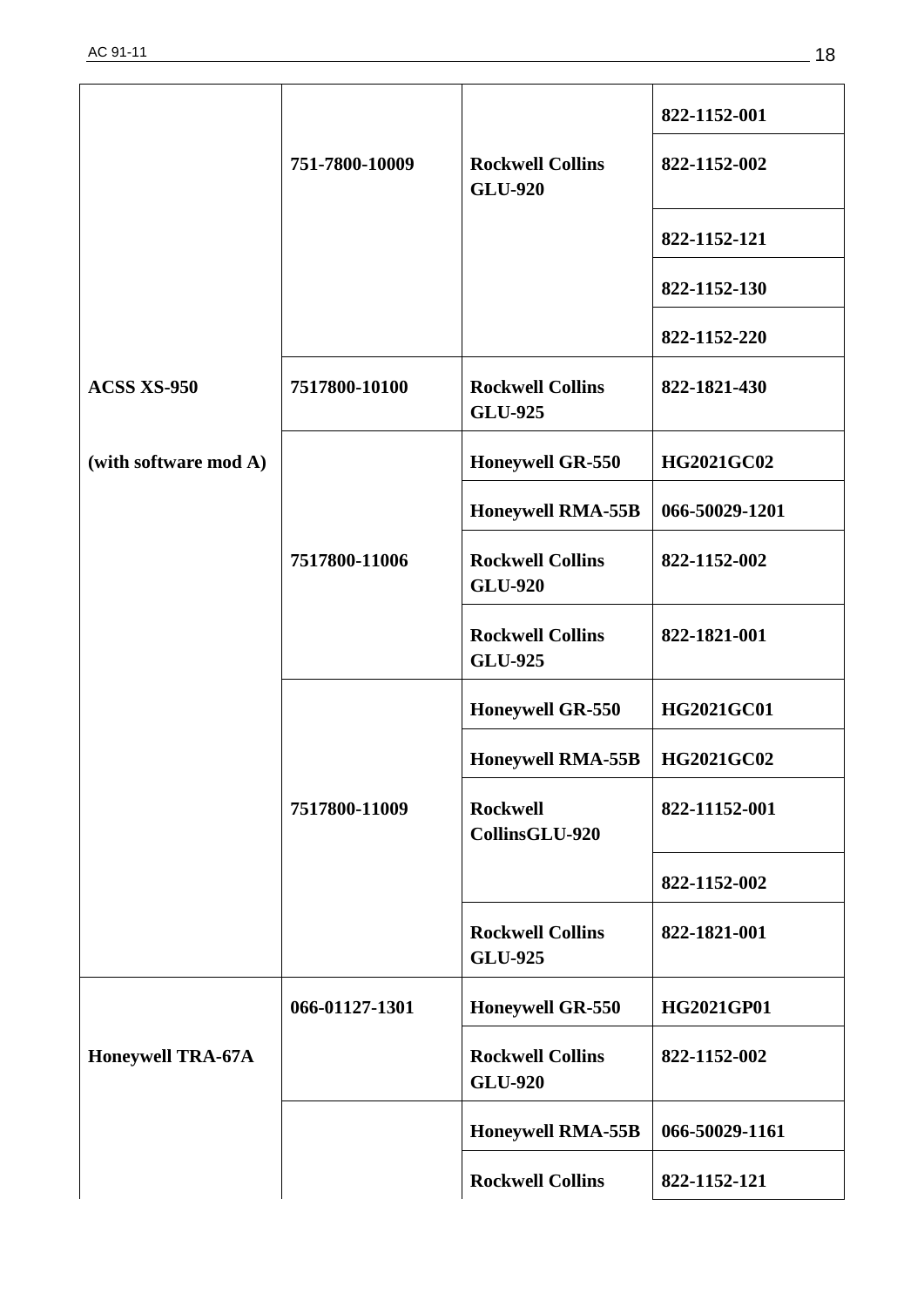|                          |                | <b>GLU-920</b>                            |                   |
|--------------------------|----------------|-------------------------------------------|-------------------|
|                          | 066-01127-1402 |                                           | 822-1152-130      |
|                          |                |                                           | 822-1152-131      |
|                          |                | <b>Thales TLS755</b>                      | TLS755-01-0101B   |
|                          |                |                                           | TLS755-01-0102A   |
|                          |                | <b>Honeywell GR-550</b>                   | <b>HG2021GC01</b> |
|                          | 066-01127-1601 | <b>Honeywell RMA-55B</b>                  | 066-50029-1101    |
|                          |                | <b>Rockwell Collins</b><br><b>GLU-920</b> | 822-1152-002      |
|                          |                |                                           | <b>HG2021GC01</b> |
|                          | 066-01127-1602 | <b>Honeywell GR-550</b>                   | <b>HG2021GC02</b> |
| <b>Honeywell TRA-67A</b> |                |                                           | HG2021GP01        |
|                          |                | <b>Honeywell GR-551</b>                   | <b>HG2021GP02</b> |
|                          |                | <b>Honeywell RMA-55B</b>                  | 066-50029-1101    |
|                          |                |                                           | 066-50029-1201    |
|                          |                | Litton LTN2001Mk2                         | 466200-0104       |
|                          | 066-01127-1602 | <b>Rockwell Collins</b><br><b>GLU-920</b> | 822-1152-002      |
|                          |                |                                           | 822-1152-003      |
|                          |                | <b>Rockwell Collins</b><br><b>GLU-925</b> | 822-1821-001      |
|                          |                |                                           | 822-1821-003      |
|                          |                | <b>Thales TLS755</b>                      | TLS755-01-5101A   |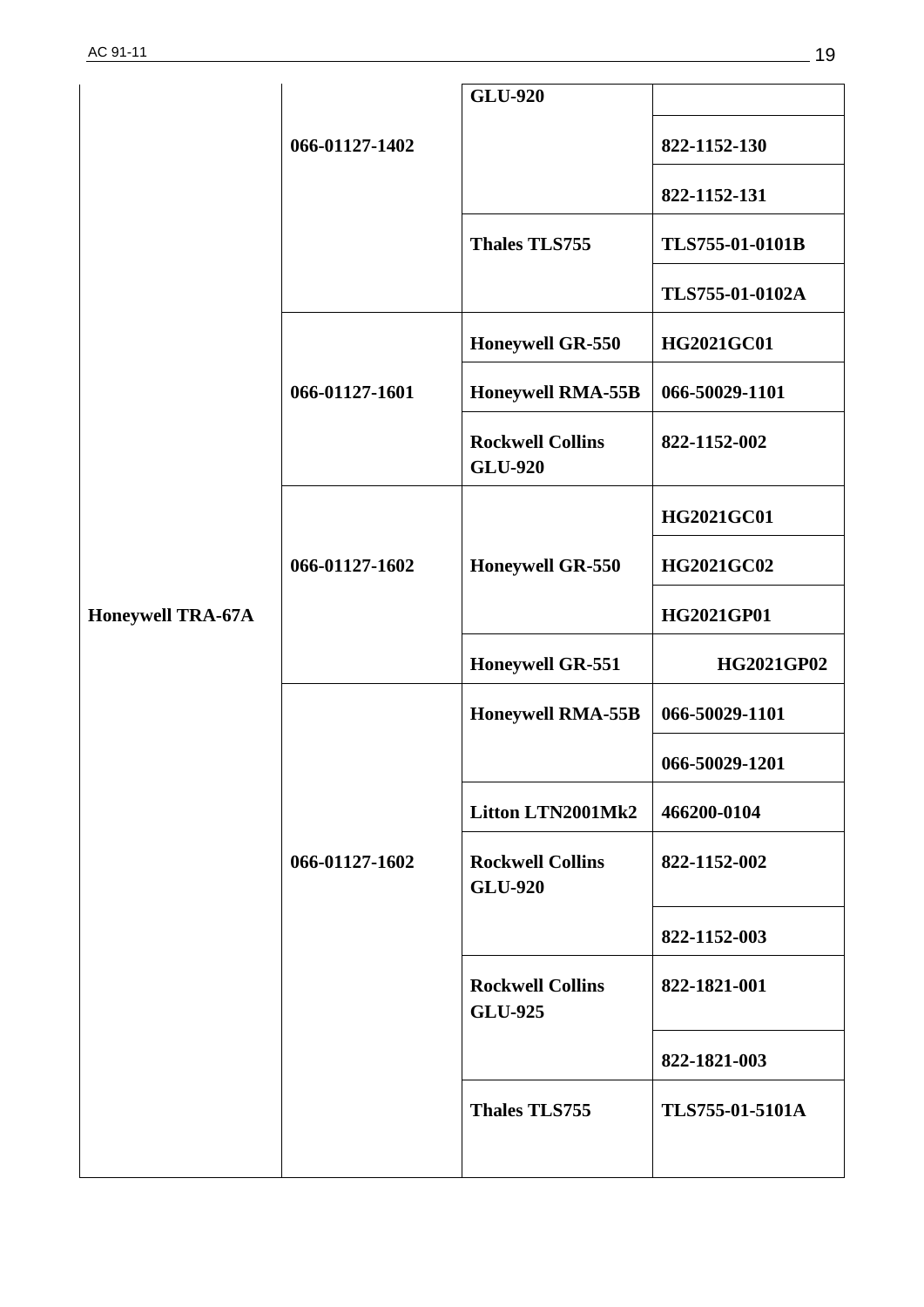| <b>Honeywell ISP-80A</b>            | 965-1694-001 | <b>Rockwell Collins</b><br><b>GLU-925</b>                                                                           | 822-1821-131      |
|-------------------------------------|--------------|---------------------------------------------------------------------------------------------------------------------|-------------------|
|                                     |              |                                                                                                                     | 822-1821-430      |
| Honeywell XS-858A                   | 7517401-960  | <b>CMC Electronics</b><br><b>CMA-2024-1 (This is</b><br>a modular unit<br>normally located in a<br>higher assembly) | 245-604067-100    |
| <b>Rockwell Collins TDR-</b><br>94  | 622-9352-108 |                                                                                                                     | 822-2189-001      |
|                                     | 622-9352-409 | <b>Rockwell Collins</b><br><b>GPS-4000S</b>                                                                         | 822-2189-002      |
|                                     | 622-9210-409 |                                                                                                                     |                   |
|                                     |              | <b>Rockwell Collins</b><br><b>GPS-4000S</b>                                                                         | 822-2189-001      |
| <b>Rockwell Collins TDR-</b><br>94D | 622-9210-108 | <b>Honeywell GR-550</b>                                                                                             | <b>HG2021GD02</b> |
|                                     |              |                                                                                                                     | 84327-01-0303     |
| <b>Rockwell Collins TDR-</b><br>94D | 622-9210-409 | <b>Freeflight Systems</b><br>1203                                                                                   | 84327-02-100A     |
|                                     |              | <b>Universal Electronics</b><br><b>Systems UNS-1Lw</b>                                                              | 3116-42-1116      |
|                                     |              | <b>Freeflight systems</b><br>1203                                                                                   | 84327-50-200A     |
|                                     |              | <b>Freegflight systems</b>                                                                                          | 84327-50-200B     |
| <b>Rockwell Collins TPR-</b><br>901 |              | <b>Honeywell GR-500</b>                                                                                             | <b>HG2021GC02</b> |
|                                     |              |                                                                                                                     | HG2021GP01        |
|                                     | 822-1338-003 | <b>Honeywell RMA-55B</b>                                                                                            | 066-50029-1101    |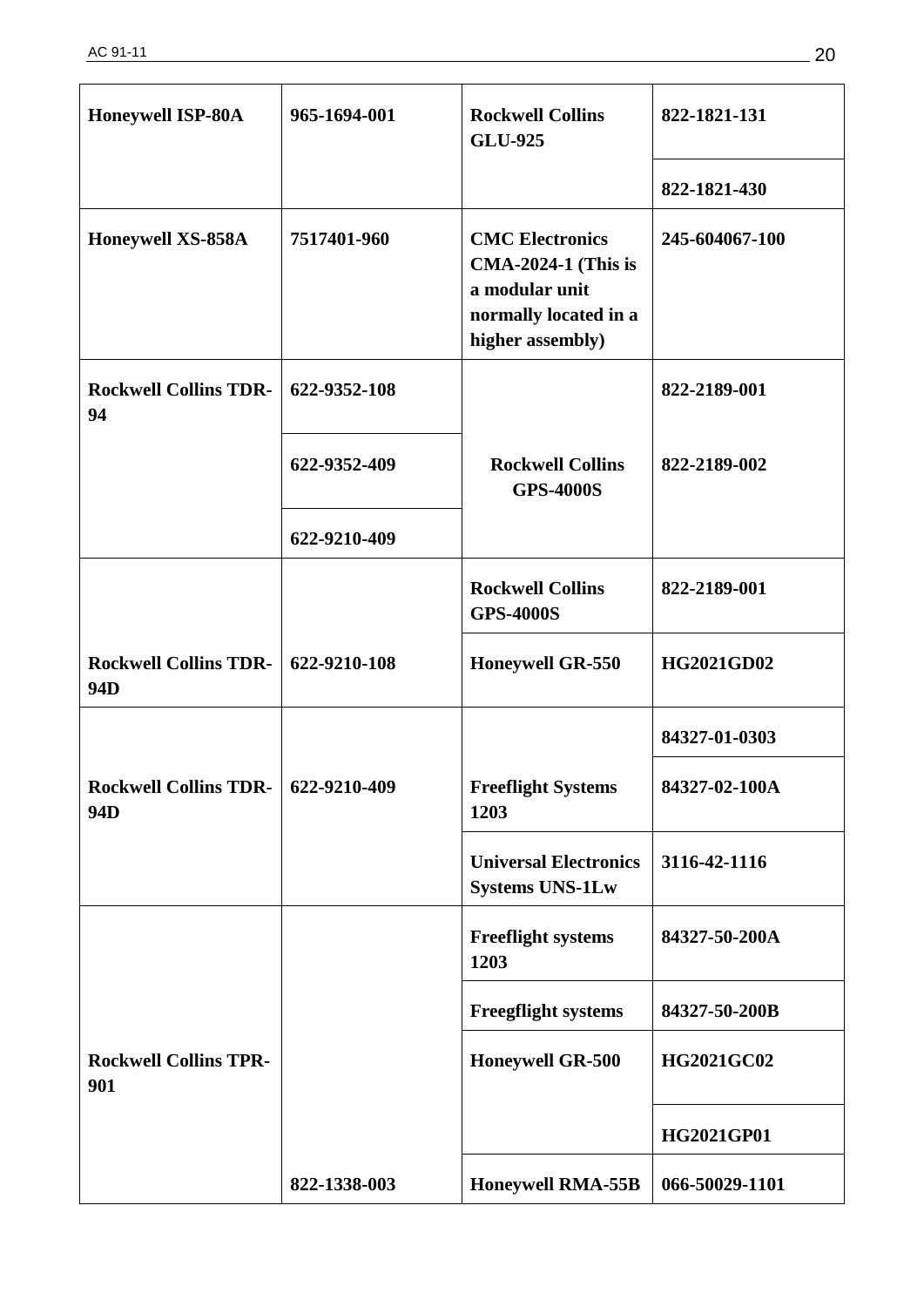|                                     |              |                                           | 066-50029-1201 |
|-------------------------------------|--------------|-------------------------------------------|----------------|
|                                     | 822-1338-003 | <b>Rockwell Collins</b><br><b>GLU-920</b> | 822-1152-002   |
|                                     |              |                                           | 822-1152-005   |
|                                     |              | <b>Rockwell Collins</b><br><b>GLU-925</b> | 822-1821-001   |
| <b>Rockwell Collins TDR-</b><br>901 |              |                                           | 822-1821-330   |
|                                     | 822-1338-020 | <b>Rockwell Collins</b><br><b>GLU-920</b> | 822-1152-121   |
|                                     | 822-1338-021 | <b>Rockwell Collins</b><br><b>GLU-920</b> | 822-1152-121   |
|                                     |              |                                           | 822-1152-131   |
|                                     | 822-1338-021 | <b>Rockwell Collins</b><br><b>GLU-925</b> | 822-1152-130   |
|                                     |              |                                           | 822-1821-430   |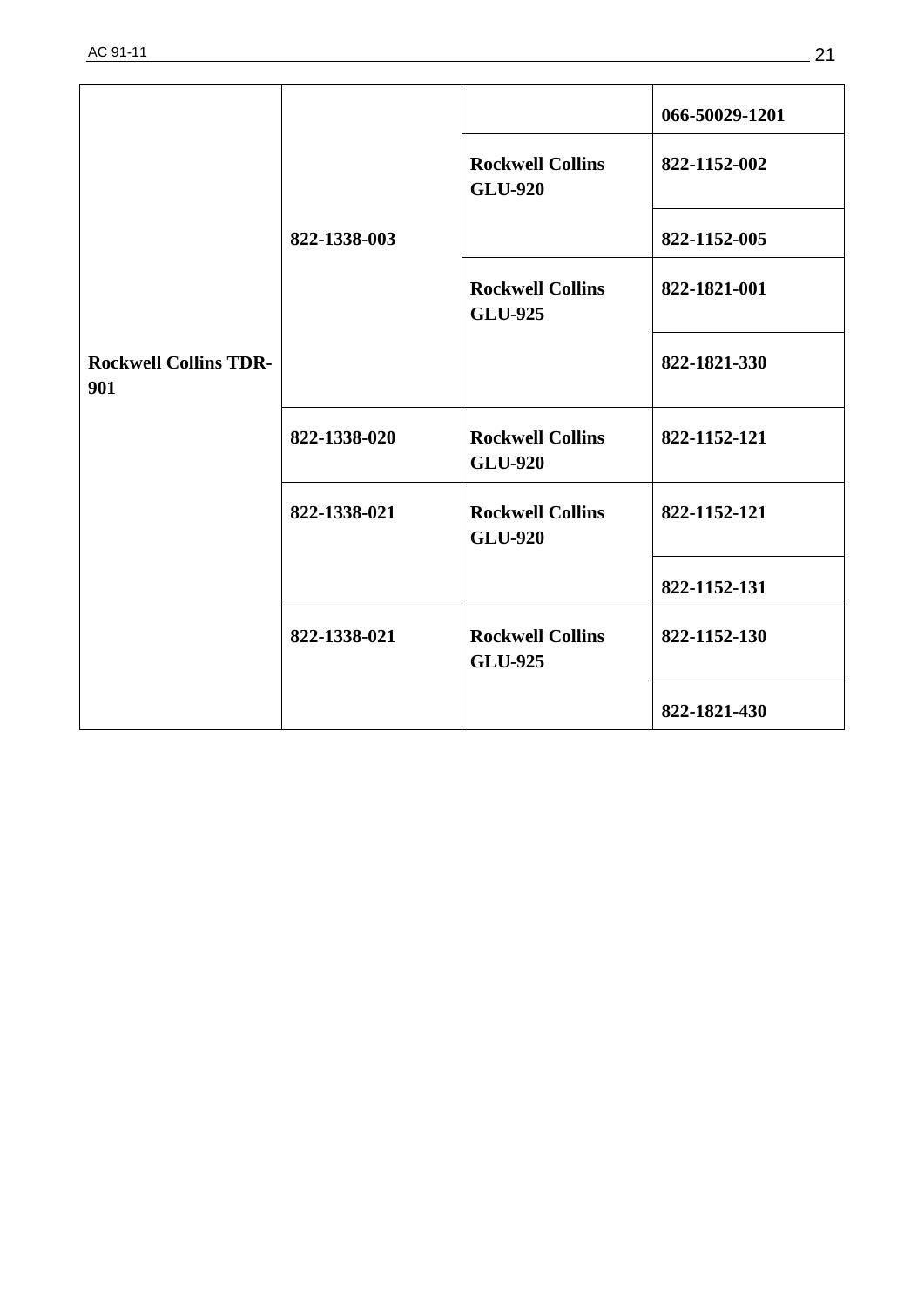# **Schedule 2 – ATC Transponder and GPS Receiver Manufactured by Garmin International**

| <b>Model</b>   | <b>Part Number</b> | <b>Notes</b> |
|----------------|--------------------|--------------|
| <b>GTX330</b>  | 011-00455-60       | $(1)$ $(2)$  |
| <b>GTX330</b>  | 011-00455-80       | $(1)$ $(2)$  |
| <b>GTX330D</b> | 011-00455-70       | $(1)$ $(2)$  |
| <b>GTX330D</b> | 011-00455-90       | $(1)$ $(2)$  |

# **Table 2 – Transponders –G1000 Avionics Suite**

| <b>Model</b> | <b>Part Number</b> | <b>Notes</b> |
|--------------|--------------------|--------------|
| GTX33        | 011-00779-20       | $(1)$ $(2)$  |
| GTX33        | 011-00779-30       | $(1)$ $(2)$  |
| GTX33D       | 011-00779-21       | $(1)$ $(2)$  |

# **Table 3 – GPS Receivers – GPS / NAV /COMM 400W/500W Series Equipment**

| <b>Model</b>         | <b>Part Number</b> | <b>Notes</b>      |
|----------------------|--------------------|-------------------|
| <b>GNS530AW TAWS</b> | 011-01067-XX       | $(2)$ $(3)$ $(4)$ |
| <b>GNS530AW</b>      | 011-01066-XX       | (2)(3)(4)         |
| <b>GNS530W TAWS</b>  | 011-01065-XX       | (2)(3)(4)         |
| <b>GNS530W</b>       | 011-01064-XX       | (2)(3)(4)         |
| <b>GNS500W TAWS</b>  | 011-01063-XX       | (2)(3)(4)         |
| <b>GPS500W</b>       | 011-01062-XX       | (2)(3)(4)         |